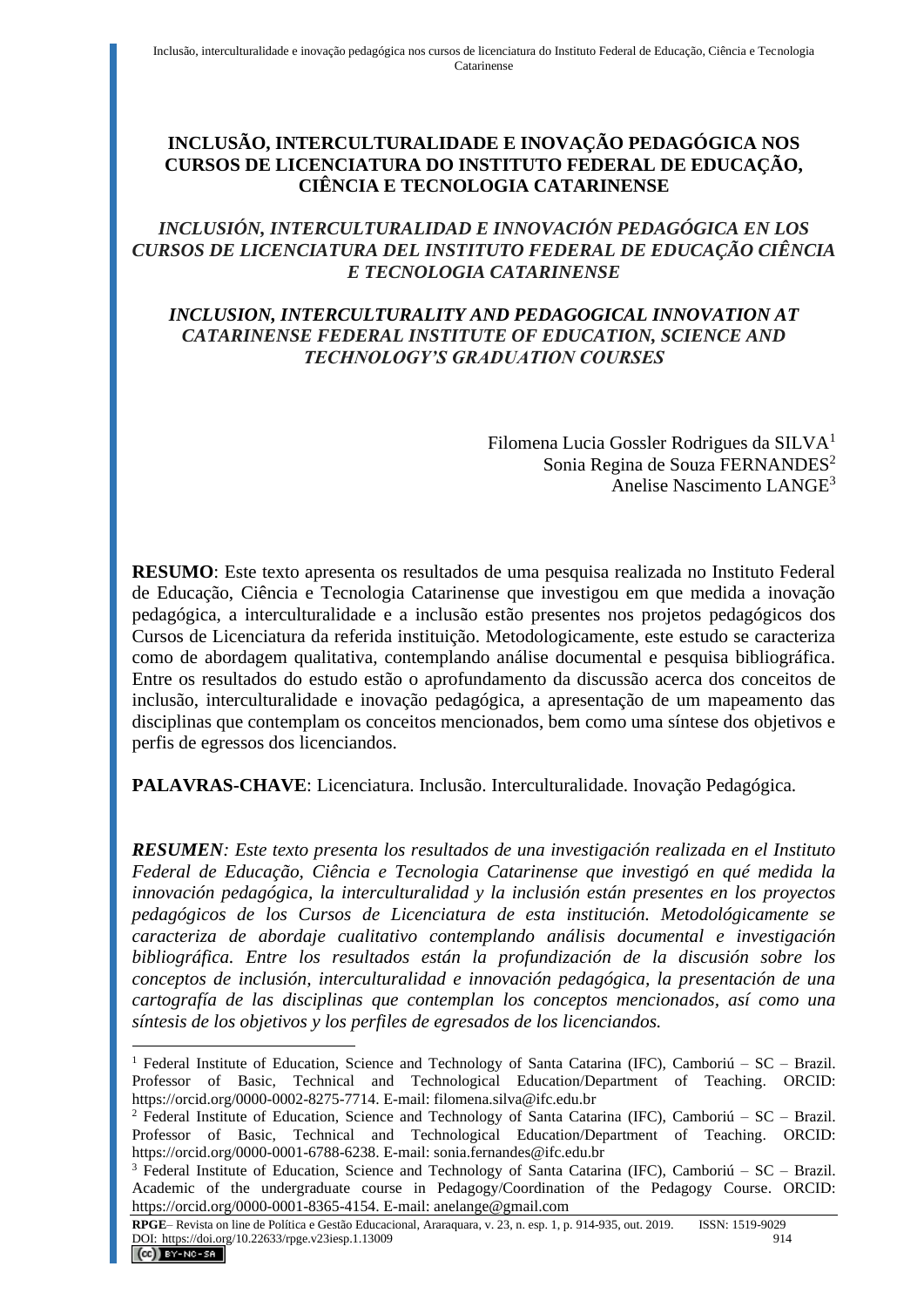*PALABRAS CLAVE: Licenciatura. Inclusión. Interculturalidad. Innovación Pedagógica.*

*ABSTRACT: This text brings forward the results of a research carried out at Federal Institute of Education, Science and Technology of Santa Catarina, which investigated the extent to which pedagogical innovation, interculturality and inclusion are present in the pedagogical projects of the Graduation Courses of this institution. Methodologically the following study is characterized as a qualitative approach contemplating documentary analysis and bibliographic research. Among the results of the study are the deepening of the discussion about the concepts of inclusion, interculturality and pedagogical innovation, the presentation of a mapping of the disciplines that contemplate the mentioned concepts, as well as a synthesis of the objectives and the alumni graduation's profiles.*

*KEYWORDS: Graduation. Inclusion. Interculturality. Pedagogical innovation.*

#### **Introduction**

The study that resulted in this article aimed to investigate the extent to which pedagogical innovation, interculturality and inclusion are present in the pedagogical projects of the Degree Courses of the Federal Institute of Education, Science and Technology of Santa Catarina (IFC, Portuguese initials) and how such themes contribute to full training of undergraduates. The study stems from the concern to develop inclusive, intercultural and pedagogically innovative processes in teacher training at IFC.

Even though completing just one decade of creation on December 29, 2008, through Law no. 11,892 of December 29, the challenges posed to the Federal Institutes are robust. Linked to the Secretariat of Technological Education (Setec, Portuguese initials) of the Ministry of Education (MEC), they are challenged to answer for training demands that promote both socially sustainable regional development and the integral and emancipatory formation of citizens. This commitment has a vertical dimension in the formation of subjects, that is, it covers everything from professional qualification through short courses, and all forms of articulation between vocational education and secondary education (integrated, concomitant and subsequent), until undergraduate (technologists, bachelors and undergraduate) and postgraduate (*lato* and *stricto sensu*) courses.

Regarding teacher education, the Institutional Development Plan of the Federal Institute of Santa Catarina - Blumenau (IFC, 2014) and the IFC Goals Agreement (BRASIL, 2008), aligned with the objectives of the Federal Institutes of Education, have carried out actions which aim to reach the target of having at least 20% of their vacancies for initial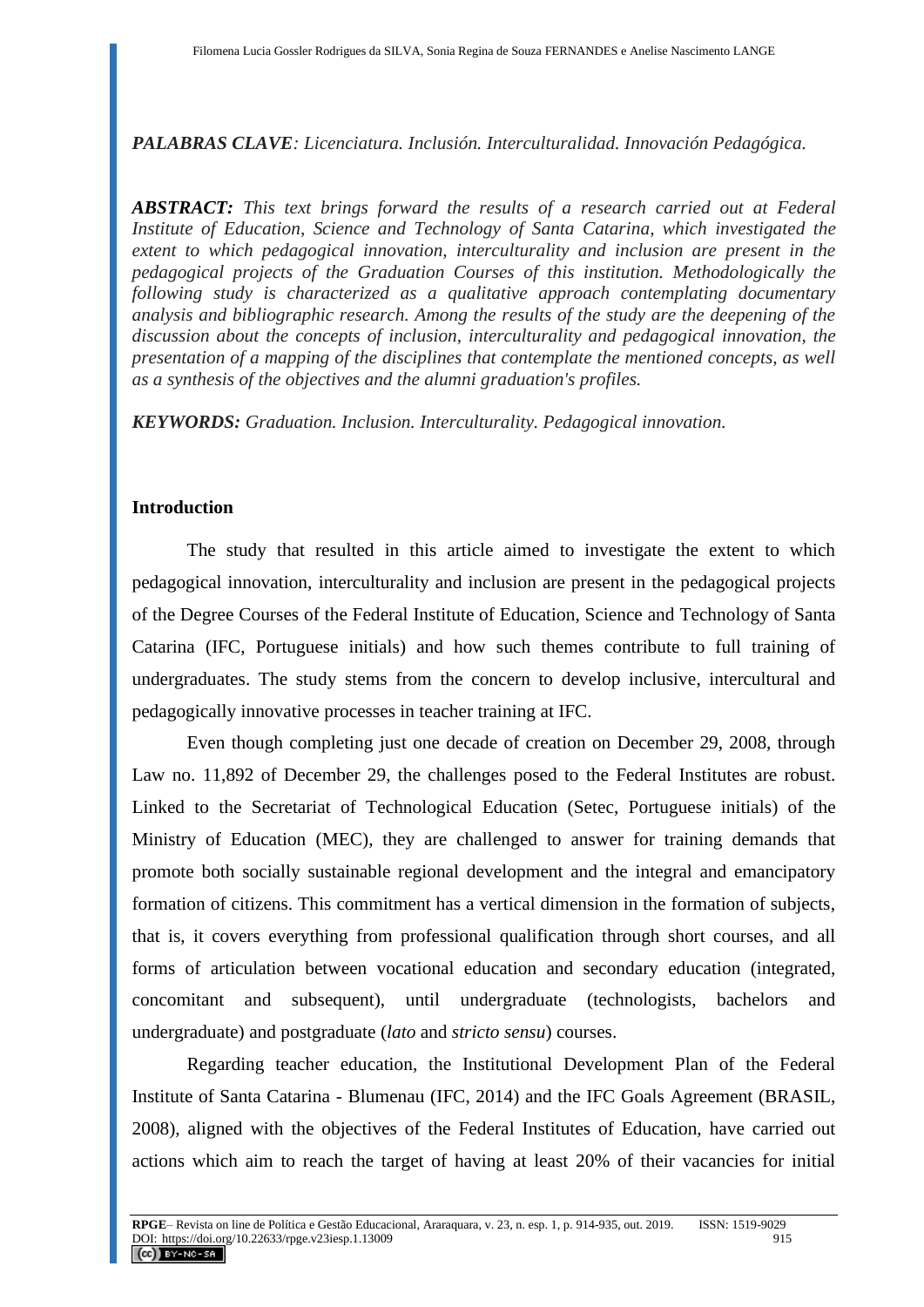education (undergraduate) and continuing education (special educational programs: extension activities, courses and postgraduate programs *lato* and *stricto sensu*).

As for initial teacher education, IFC offers teaching undergraduate degrees in Physics, Mathematics, Chemistry, Pedagogy, Field Pedagogy and Agricultural Sciences. In view of the commitment made by the institution regarding the offer of teaching undergraduate courses whose conception is linked and committed to the referenced social quality of educational processes, the institution undertook a broad process of rediscussing the pedagogical projects of the courses.

One of the most important definitions of the collective of teachers and course managers and the rectory was to have advanced in establishing a common core for teacher education courses, which, as can be seen from the discussion of the research data, the presence of debates involving inclusion, interculturality and pedagogical innovation.

Regarding the conception of inclusion assumed in this paper, it should be clarified that it goes beyond the idea of inserting in the academic context policies, cultures and practices aimed exclusively at people with disabilities, as we have observed especially in the speeches of teachers and managers of educational institutions in general. It is about thinking policies, culture and practices in order to make them materialize in the institutional documents and daily actions, so as not to allow any discrimination regarding gender, ethnicity, religion, social class, physical and psychological conditions of the subjects involved in the educational process, among others.

In spite of intercultural discussions, it is necessary to say that both the concept and intercultural practices are unknown. It is not common, within the institutions, to approach this theme from this concept. Although it may be present in the practices, it is not observed, at the theoretical level, the presence of the term in the guiding documents of the institutions, nor in the vocabularies of the professionals who work in it.

Finally, with regard to the concept of pedagogical innovation, in studies and established dialogues, we observe that the first inference that is made when this term is mentioned is related to the use of technologies in teaching and learning processes. However, here, pedagogical innovation is taken as the set of actions that can converge so that those involved in the educational process will have better conditions for the construction of historically accumulated knowledge, so that intercultural and inclusive perspectives can be incorporated, becoming policies, cultures and practices assumed/experienced by the subjects involved in the educational process. By this it is meant that innovating pedagogically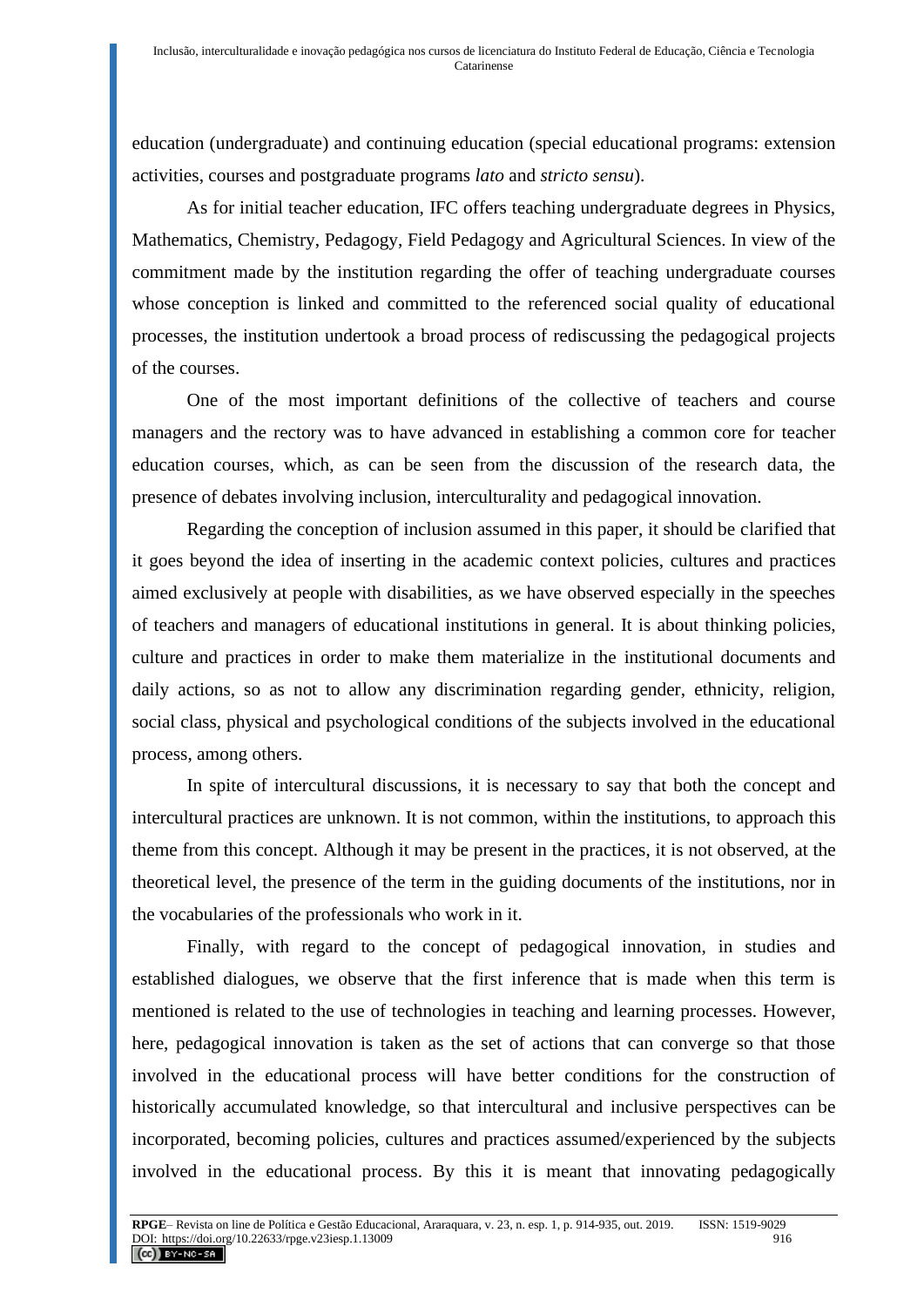necessarily implies building conditions, practices and knowledge that have as horizon the full development of human beings.

Having established these initial considerations, this study is methodologically located as a qualitative approach, including bibliographic and documentary research. Regarding the literature review, the theoretical productions that converged with the conceptions of the Observatory of Inclusion, Interculturality and Pedagogical Innovation Observatory (OIIIIPe, Portuguese initials) were prioritized, particularly the publications of the researchers of that observatory. The documentary research was carried out by analyzing the Political-Pedagogical Projects of the following Bachelor Courses of the Federal Institute of Santa Catarina: Physics (Rio do Sul and Concórdia), Mathematics (Rio do Sul, Concórdia, Camboriú and Sombrio); Chemistry (Araquari and Brusque); Pedagogy (Camboriú, Blumenau, Vine, Rio do Sul) Pedagogy of the Field (Abelardo Luz); and Agricultural Sciences (Araquari).

With regard to the organization of this article, a reflection is initially made on the themes of inclusion, interculturality and pedagogical innovation to later present and discuss the data on how these themes are present in the curriculum components of the matrices, in the objectives and profiles of egress from IFC degree courses.

# **Inclusion, interculturality and pedagogical innovation: reflections from OIIIIPe's theoretical productions**

In times of heightening sociocultural, educational, economic, political and ideological inequalities, instituting and implementing teaching, research and extension actions based on the perspective of the referenced social quality has been considered an act of resistance, in the sense of guaranteeing access to basic social rights, the very experience of democracy and the exercise of full citizenship, worldwide and particularly in Brazil. What has been observed through studies is that, in recent decades, the themes inclusion, interculturality and pedagogical innovation have been the object of research by research groups in national and international universities, "[...] glimpsing changes of paradigms that contribute to the development of educational environments and meet human needs in collective contexts" (DAMÁZIO; SANTOS, 2018, p. 1227).

From the above, it is possible to observe that the concepts of inclusion, interculturality and pedagogical innovation, understood in their complexity and depth, are potentially capable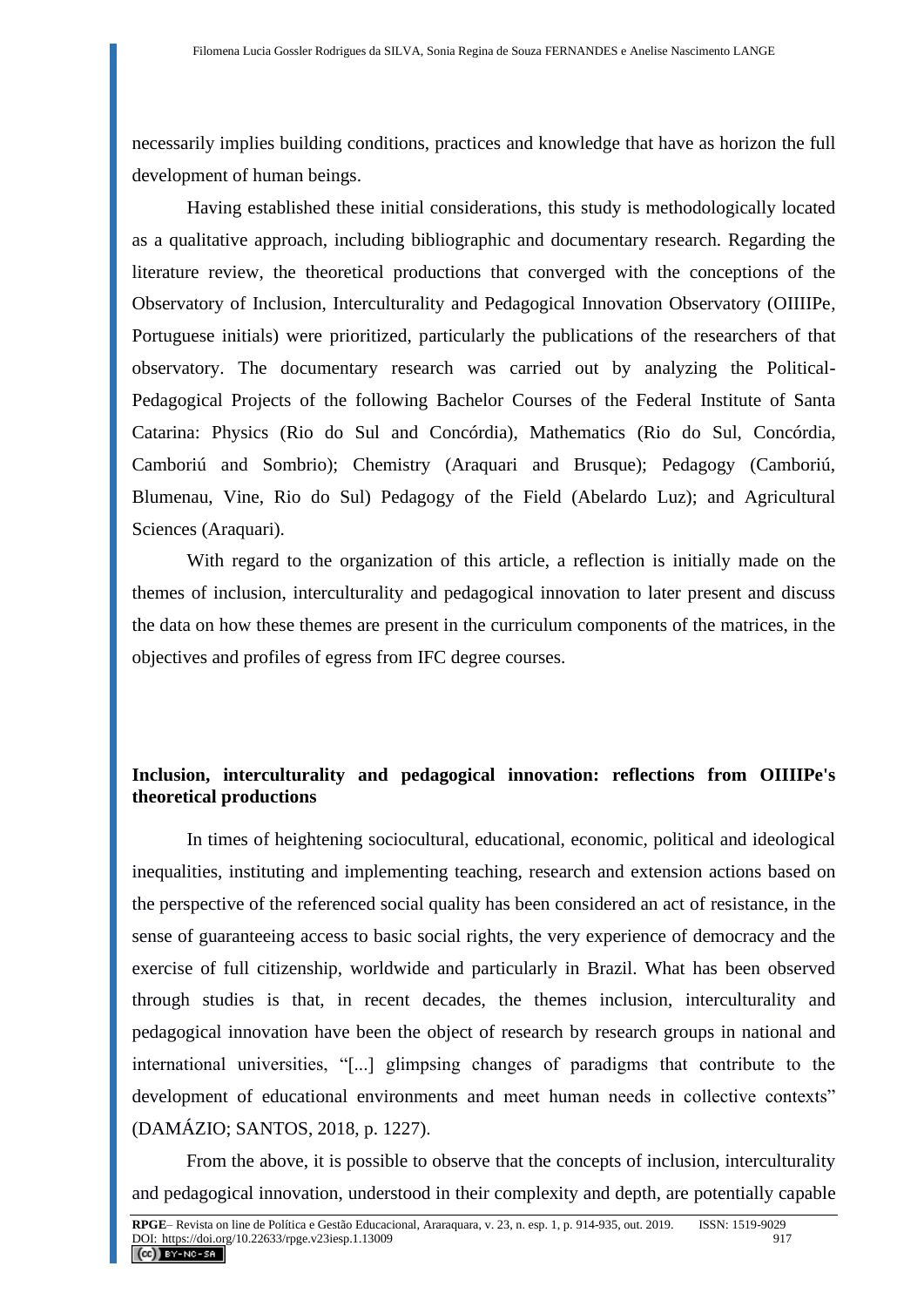of producing changes in educational environments, from the perspective of the integral formation of students.

Fully educating students in this perspective implies developing educational and formative processes that enable them to develop in all dimensions of life (intellectual, physical, emotional, social and cultural aspects). To achieve this dimension of training, the development of pedagogical practices and curricula that clearly express this intention is indispensable.

Regarding inclusion, the theoretical production of the researchers from OIIIIPe shows an alignment of the comprehension about inclusion that consists in the development of actions that are concerned with the minimization of any kind of exclusion and also with the potentialization of people's participation, that is, it necessarily involves the exercise of full citizenship of all subjects (ALMEIDA *et al.*, 2018, p. 150).

In this sense, it can be said that the concept of inclusion present in the reflections of researchers from OIIIIPe goes beyond the common sense of the majority of the population, which restricts it to the development of policies, cultures and practices aimed exclusively at people with disabilities. Inclusion therefore reaches all actions that favor equity in the attainment of basic social rights, such as health, education, housing, food, security, among others.

With regard to education, inclusion is understood as "[...] a process of school democratization with the aim of reducing exclusions, bringing people together and recognizing the existence of differences. Inclusion is therefore based on access, permanence and participation of the individual" (ALMEIDA *et al.*, 2018, p. 150).

E Although we understand inclusion in a broader sense, it is understood that:

[...] inclusive processes constitute intercultural processes for the creation of more equitable and egalitarian societies. But under the economic imperatives of the neoliberal model of capitalist accumulation, interculturality is treated as a strategy for controlling ethnic conflict by including historically excluded groups in order to maintain social stability (SILVA; FERNANDES; FLEURI, 2018, p. 1278).<sup>4</sup>

Bearing in mind this understanding, it is understood that educational institutions, whether basic education or higher education, have a fundamental role in building intercultural, inclusive and pedagogically innovative policies and practices, in order to

<sup>4</sup> [...] os processos inclusivos se constituem como processos interculturais, para a criação de sociedades mais equitativas e igualitárias. Mas, sob os imperativos econômicos do modelo neoliberal de acumulação capitalista, a interculturalidade é tratada como estratégia de controle do conflito étnico, pela inclusão de grupos historicamente excluídos, de modo a manter a estabilidade social. (SILVA; FERNANDES; FLEURI, 2018, p. 1278).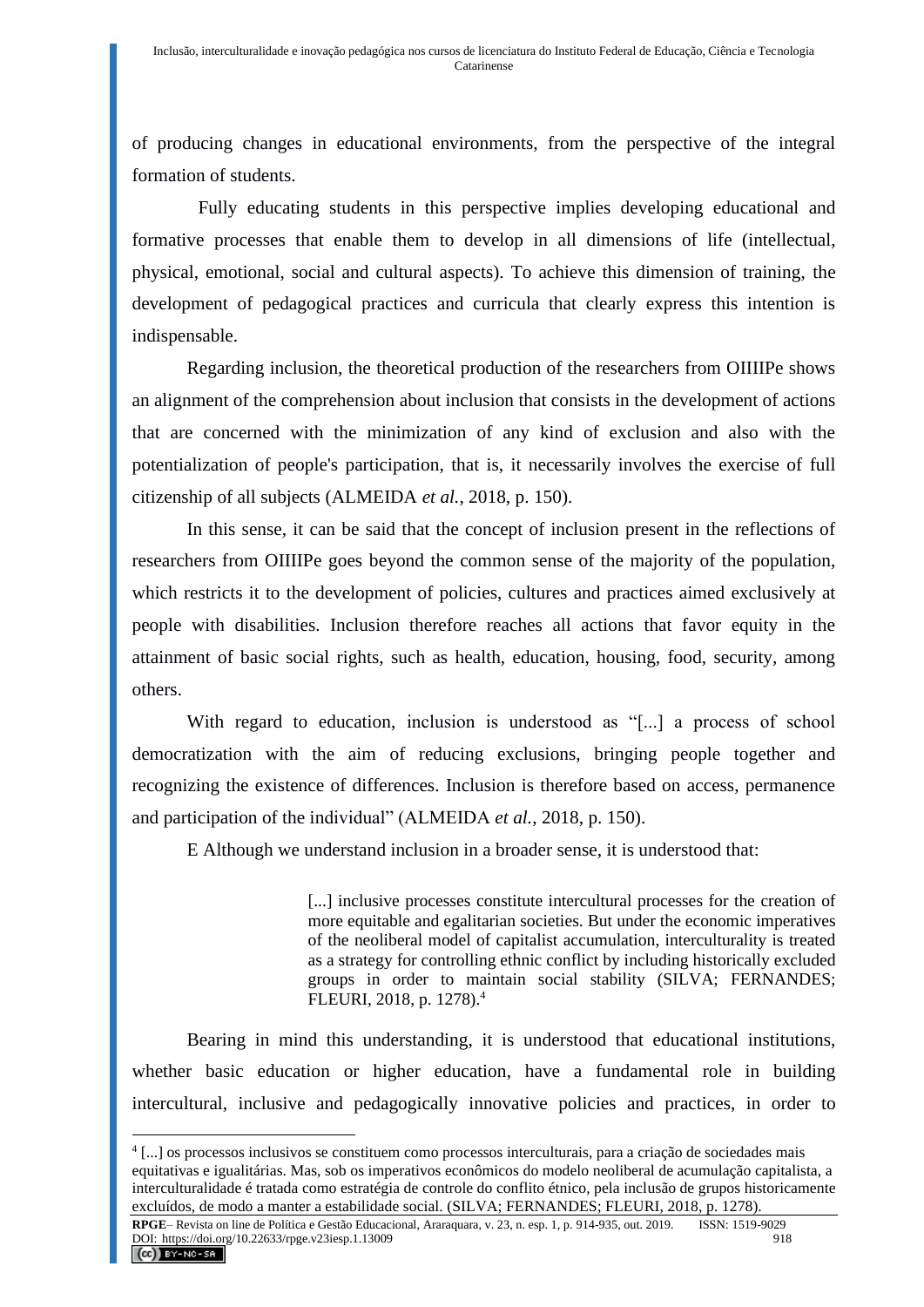contribute to the construction of more equitable and egalitarian societies. With regard to IFC, it is clear that, assuming as its institutional mission "To provide professional education, acting in Teaching, Research and Extension, committed to citizen education, social inclusion, innovation and regional development" (IFC, 2014, p. 13), the institution also undertakes to build pedagogical projects and develop pedagogical practices that move towards the integral formation of the subjects and a fairer society.

According to Damázio (2018, p. 132), "Making the space of the school and that of the Brazilian university inclusive goes through paradigm shifts and requires new 'ways' of doing, that is, changing the conception of structure/functioning and the praxis pedagogical". Such changes may occur most successfully when the institutions and their professionals commit themselves to developing actions that commit to inclusive and intercultural education. According to Fleuri (2009, p. 33),

> [...] inclusive education seeks to come from multiple contexts (cultural, subjective, social, environmental), to promote different paths with people and groups simultaneously to produce multiple and complex socioeducational impacts [*sic passim*]. This seems to us, precisely, the intercultural challenge that arises in inclusive education practices: to articulate the diversity of subjects, contexts, languages, actions, cultural productions, so that the potentialization of their differences favors the construction of processes singular and critical and creative socio-educational contexts.<sup>5</sup>

From what was exposed by Fleuri (2009), there is a very close relationship between inclusion and interculturality, since both require to consider the diversity and differences between the subjects.

Regarding the concept of interculturality, the theoretical production of researchers belonging to OIIIIPe reveals that the origin of their studies relates us to the European scenario, in which:

> [...] it was initially seen as a solution for the inclusion of immigrants in emergency education. Progressively advanced for the appreciation of differences, the formation of identity and the legitimation of the culture of origin of each individual, this perspective provides not only the strengthening of identity, but also recognizes the importance of considering

<sup>&</sup>lt;sup>5</sup>[...] a educação inclusiva busca partir de múltiplos contextos (culturais, subjetivos, sociais, ambientais), promover com as pessoas e grupos, simultânea e articuladamente, diferentes percursos, de modo a produzir múltiplos e complexos impactos sócio-educacionais [*sic passim*]. Este nos parece, justamente, o desafio intercultural que se coloca nas práticas de educação inclusiva: articular a diversidade de sujeitos, de contextos, de linguagens, de ações, de produções culturais, de modo que a potencialização de suas diferenças favoreça a construção de processos singulares e contextos sócio-educacionais críticos e criativos.

**RPGE**– Revista on line de Política e Gestão Educacional, Araraquara, v. 23, n. esp. 1, p. 914-935, out. 2019. ISSN: 1519-9029 DOI: https://doi.org/10.22633/rpge.v23iesp.1.13009 919  $(Cc)$  BY-NC-SA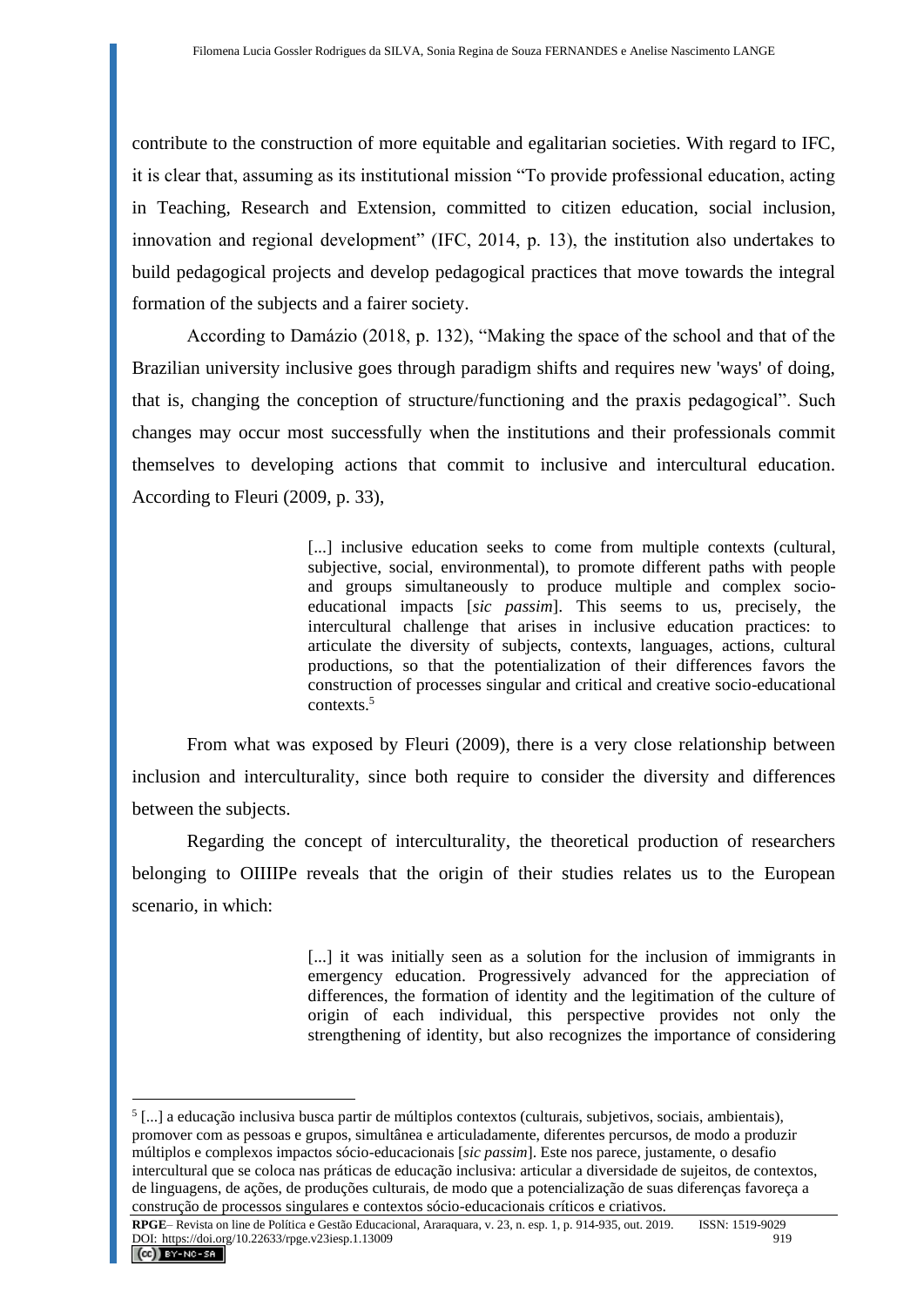the context in which the student is inserted (CAPELLINI; MACENA, 2018, p. 165).<sup>6</sup>

Bearing in mind the above, it is understood that many challenges are posed on the horizon to overcome prejudice and discrimination. It is worth mentioning, however, that "[...] it is no coincidence that conceptions and habits so deeply rooted in tradition are questioned at this time in our history. Changes in thinking and interacting result from deep and radical social and cultural changes" (FLEURI, 2009, p. 25-26).

It is known that the change in ways of thinking and interacting is instituted from the relationships we establish with and between the subjects. In Brazil, due to the fact that there is a very wide cultural diversity and also due to the social organization divided into classes, the demands of different socio-cultural groups, social movements and historically marginalized populations potentiate the challenges to be faced. However, it is important to mention that "[...] popular education processes, developed mainly from popular movements, have contributed significantly to the recognition and appreciation of the cultures of different social groups, identified as subordinate and excluded" (FLEURI, 2009, p. 29). Still regarding the intercultural challenges posed to educational institutions:

> [...] it is necessary to take a closer look at the question of interculturality, because with the constant migratory flows the university needs to be prepared to receive people from different cultures to perform intercultural praxis. This is because the resistance to differences in higher education is a problem that many believe does not exist, or close their eyes to its existence, but is present in all social arenas (ALMEIDA *et al.*, 2018, p. 154).<sup>7</sup>

Such challenges arise not only for Brazilian educational institutions but also worldwide, aiming at an intercultural and inclusive education. According to Espejo (2018, p. 92), researcher at the Catholic University of Maule/Spain,

> *La inclusión de estudiantes objeto de discriminación o exclusión social de los sistemas educativos formales, motivados por su pertenencia a pueblos originarios, minorías étnicas, migrantes, disidentes sexuales o de género, entre muchos otros aspectos, no sólo ha sido descuidada sino que muy recientemente se ha tomado conciencia acerca de sus requerimientos y,*

<sup>6</sup> [...] inicialmente foi vista como solução para a inclusão de imigrantes na educação em caráter emergencial. Progressivamente avançada para a valorização das diferenças, a formação da identidade e a legitimação da cultura de origem de cada indivíduo, essa perspectiva proporciona não somente o fortalecimento da identidade, como também reconhece importância em considerar o contexto no qual o aluno encontra-se inserido. (CAPELLINI; MACENA, 2018, p. 165).

<sup>&</sup>lt;sup>7</sup>[...] faz-se necessário um olhar mais atento à questão da interculturalidade, pois com os constantes fluxos migratórios a universidade precisa se preparar para receber pessoas de culturas diversas para realizar a *práxis* intercultural. Isso porque a resistência às diferenças, no âmbito do ensino superior, é uma problemática que muitos acreditam não existir, ou fecham os olhos à sua existência, mas que está presente em todas as arenas sociais. (ALMEIDA *et al.*, 2018, p. 154).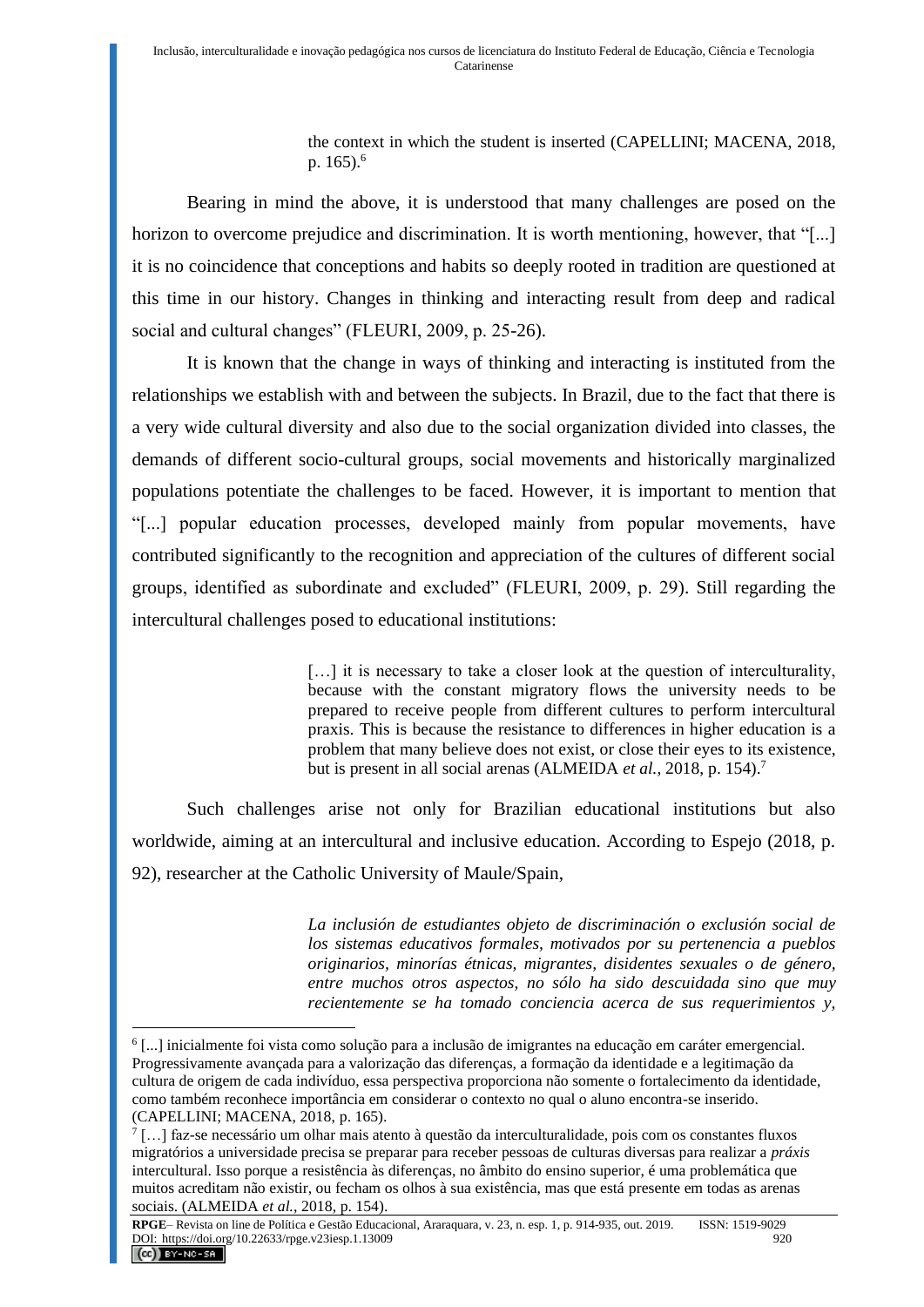*consecuentemente, de la necesidad de contar con una normativa legal que atienda a sus especificidades; así como de la preparación que requieren los profesionales de la educación que diariamente conviven con ellos en la sala de clases*.

The understanding adopted in this paper, converging with Espejo's statement (2018), is that besides building inclusive and intercultural policies, cultures and practices, it is essential to develop pedagogically innovative practices. According to Vasconcellos and Santiago (2018, p. 38), pedagogically innovative postures require breaking with reproductive practices of different knowledge and changes in new ways of positioning ourselves in the face of knowledge.

As can be seen, pedagogical innovation goes beyond the idea of using technological resources. In this regard, it is worth mentioning that although

> [...] many consider that to innovate is to exchange an instrument for another, an obsolete device for a last generation, we understand that innovating in education is to realize that there is no single curriculum, that one should not practice crystallized forms of assessment, that collective and individual cultures affect and also interfere (or should interfere) with curricula applied in schools and universities; it is necessary to develop a look capable of detecting unique educational needs and needs. We innovate when we break paradigms [...]. (ALMEIDA *et al.*, 2018, p. 155).<sup>8</sup>

In this sense, it is understood that innovation in education can be understood as any pedagogical action committed to the integral formation of subjects that respects their specificities and enhances their learning. This means that pedagogical innovation requires "[...] a change in the attitude of the teacher, who pays far greater attention to creating learning contexts for his students than is traditionally centered on and focused on their activity, the essence of processes" (FINO, 2011, p. 5).

Still in this direction, it is argued that pedagogical innovations are actions "[...] which, essentially, should be able to promote respect for subjects in their particularities and potentialities, safeguarding the principle of difference" (FRANCO; SILVA TORISU, 2018, p. 1324). Such a statement considers that:

> [...] we live in a historical time that is characterized by innumerable changes driven by new knowledge and advanced technologies, which brings new challenges and changes in various environments, including educational.

<sup>8</sup> [...] muitos considerem que inovar seja trocar um instrumento por outro, um dispositivo obsoleto por um de última geração, entendemos que inovar, em educação, é perceber que não existe um único currículo, que não se devem praticar formas cristalizadas de avaliação, que as culturas coletivas e individuais se afetam e, também, interferem (ou deveriam interferir) nos currículos aplicados nas escolas e universidades; é necessário desenvolver um olhar capaz de detectar particularidades e necessidades educacionais ímpares. Inovamos quando quebramos paradigmas [...]. (ALMEIDA *et al.*, 2018, p. 155).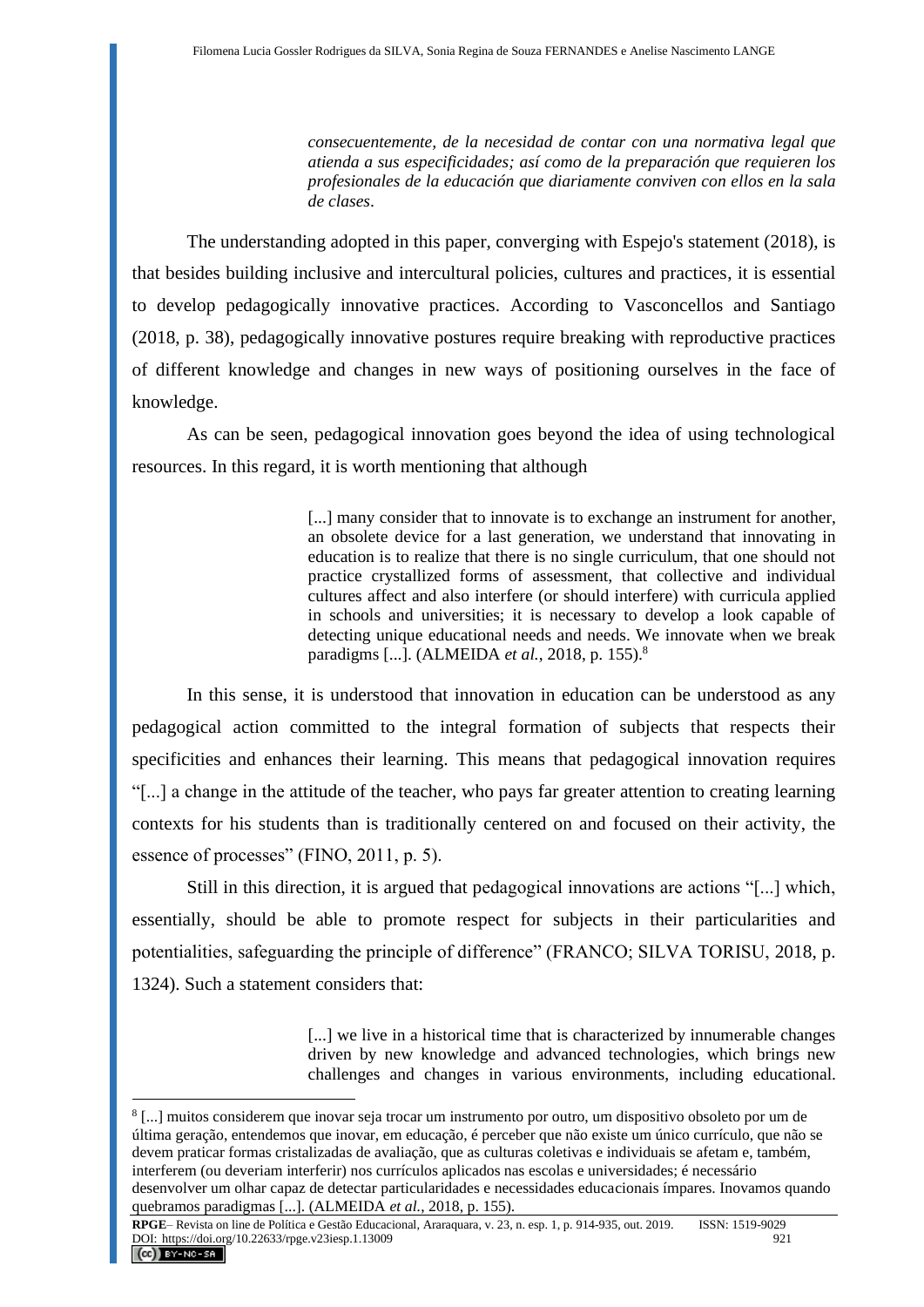From this perspective, we can say that it is not enough to teach what is known, it is also necessary to prepare the student to question, reflect, change and invent, that is, for their self-knowledge (CAMPANI; SILVA; PARENTE, 2018, p. 20).<sup>9</sup>

Also according to the authors, "[...] pedagogical innovation respects participatory social practices and emerging protagonists in the university. This is the democratic relationship with the knowledge that the curriculum and the teaching-learning process must build" (CAMPANI; SILVA; PARENTE, 2018, p. 20).

## **Inclusion, interculturality and pedagogical innovation in IFC teaching degree courses**

Reflecting on the importance of training that addresses pedagogical innovation and an intercultural and inclusive approach to the full training of undergraduate students, as already mentioned in this text, has been the subject of concern by IFC managers and teachers for some years. This debate is also recurrent in the meetings of OIIIIPe, whose diagnosis holds that, universally, there are academic movements that have recognized and worked from the different socio-cultural contexts of students, especially in teacher education programs. It is worth mentioning in this regard that, "[...] the more democratized access to higher education, previously segregated, excluded subjects come into play as subjects of knowledge" (DAMÁZIO; SANTOS, 2018, p. 1231).

In this direction, we understand that:

If, on the one hand, Brazil has moved forward towards democratizing access to universities, on the other, the *modus operandi* of teaching activities in these institutions seems to be moving slowly and sometimes stagnant in time. The pedagogical actions that allow a democratization of coexistence, based on respect for differences and that question the rationalist paradigm of pedagogical practice in the university are fundamental for the modification of the current model. (FRANCO; SILVA; TORISU, 2018, p. 1323).<sup>10</sup>

In view of this, it is increasingly urgent for higher education institutions to carry out studies and research problematizing the themes of inclusion, interculturality and pedagogical

<sup>&</sup>lt;sup>9</sup>[...] vivemos num tempo histórico que se caracteriza por inúmeras mudanças impulsionadas por novos conhecimentos e avançadas tecnologias, o que traz novos desafios e mudanças em vários ambientes, inclusive o educacional. Nessa perspectiva, podemos dizer que não basta ensinar o que é conhecido, é também necessário preparar o aluno para questionar, refletir, mudar e inventar, ou seja, para seu autoconhecimento. (CAMPANI; SILVA; PARENTE, 2018, p. 20).

<sup>10</sup> Se, por um lado, o Brasil caminhou adiante na direção de democratizar o acesso às universidades, de outro, o *modus operandi* das atividades de ensino, nessas instituições, parece andar a passos lentos e, por vezes, estagnado no tempo. As ações pedagógicas que possibilitem uma democratização das convivências, que tenham como base o respeito às diferenças e que questionem o paradigma racionalista do fazer pedagógico na universidade são fundamentais para a modificação do modelo vigente. (FRANCO; SILVA; TORISU, 2018, p. 1323).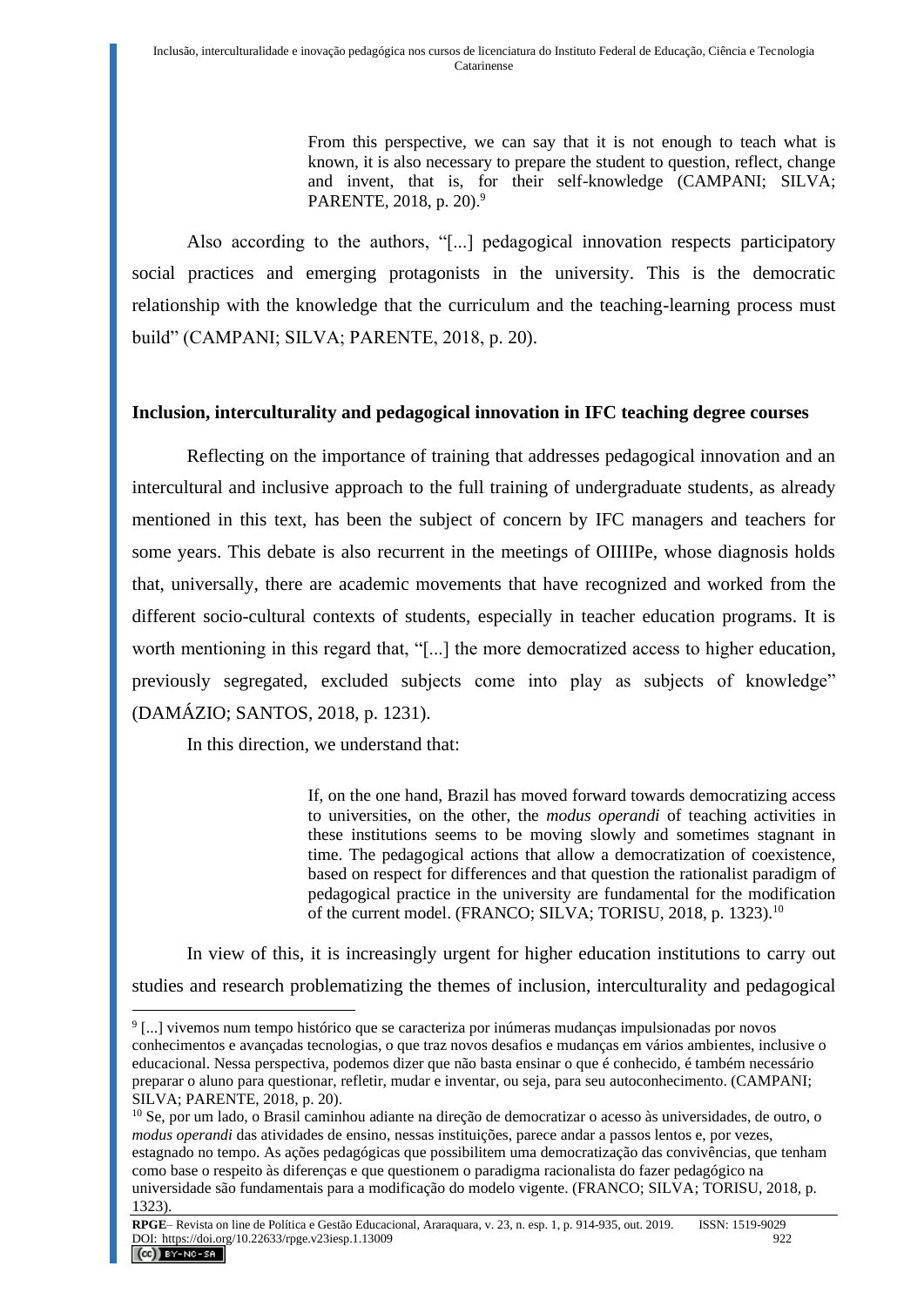innovation. Such studies and research are therefore committed both to diagnose and reflect on reality as well as to think and propose actions that may contribute to the reduction of exclusion rates in higher education, which are even higher than in basic education. In this regard, it is important to say that "[...] the university that emerged with the intention of forming an elite today faces the need to create alternatives that can respond to the demands of excluded social groups" (CAMPANI; SILVA; PARENTE, 2018, p. 20).

This problem is a consensus among educators and managers working in higher education, as they are aware that students find difficulties of different kinds to stay in university. Some of these difficulties can be overcome with the help of higher education institutions, through affirmative actions not only for admission, but fundamentally for permanence, combating dropout and retention. In this sense, the development of inclusive pedagogical practices, curriculum adaptations and support programs for the permanence of these students in higher education are essential.

It is also worth mentioning that exclusion occurs at the higher level in many ways, many of which are veiled (SANTOS *et al.*, 2007), and involves different actors (teachers, servants and students), generating tensions that can constitute real barriers, diverging an intercultural, pedagogically innovative and inclusive posture.

According to OIIIIPe's conception, investing in innovative pedagogical practices means provoking paradigmatic disruptions in teaching, which, according to Cunha (2010), involves some peculiar conditions and characteristics, among which stand out the rupture with the traditional way of teaching and learning, participatory management, reconfiguration of knowledge, reorganization of the theory/practice relationship, the evaluation process, mediation as a condition of meaningful learning and the protagonism of students in the perspective of stimulating the production of knowledge.

Considering the characteristics presented by Cunha (2010), regarding pedagogical innovation in higher education, it is understood that innovative pedagogical practices are those that, among other aspects, are based on an intercultural and inclusive approach. Thus, it is understood that the process of restructuring the PPCs of the undergraduate courses at IFC, by establishing a common core for training, which includes such discussions, allows us to infer that one is moving towards the implementation and implementation of formative processes committed to the integral formation of the subjects. This statement takes into account that the presence of the themes of inclusion, interculturality and pedagogical innovation in these courses has also induced the change of policies, culture and practices.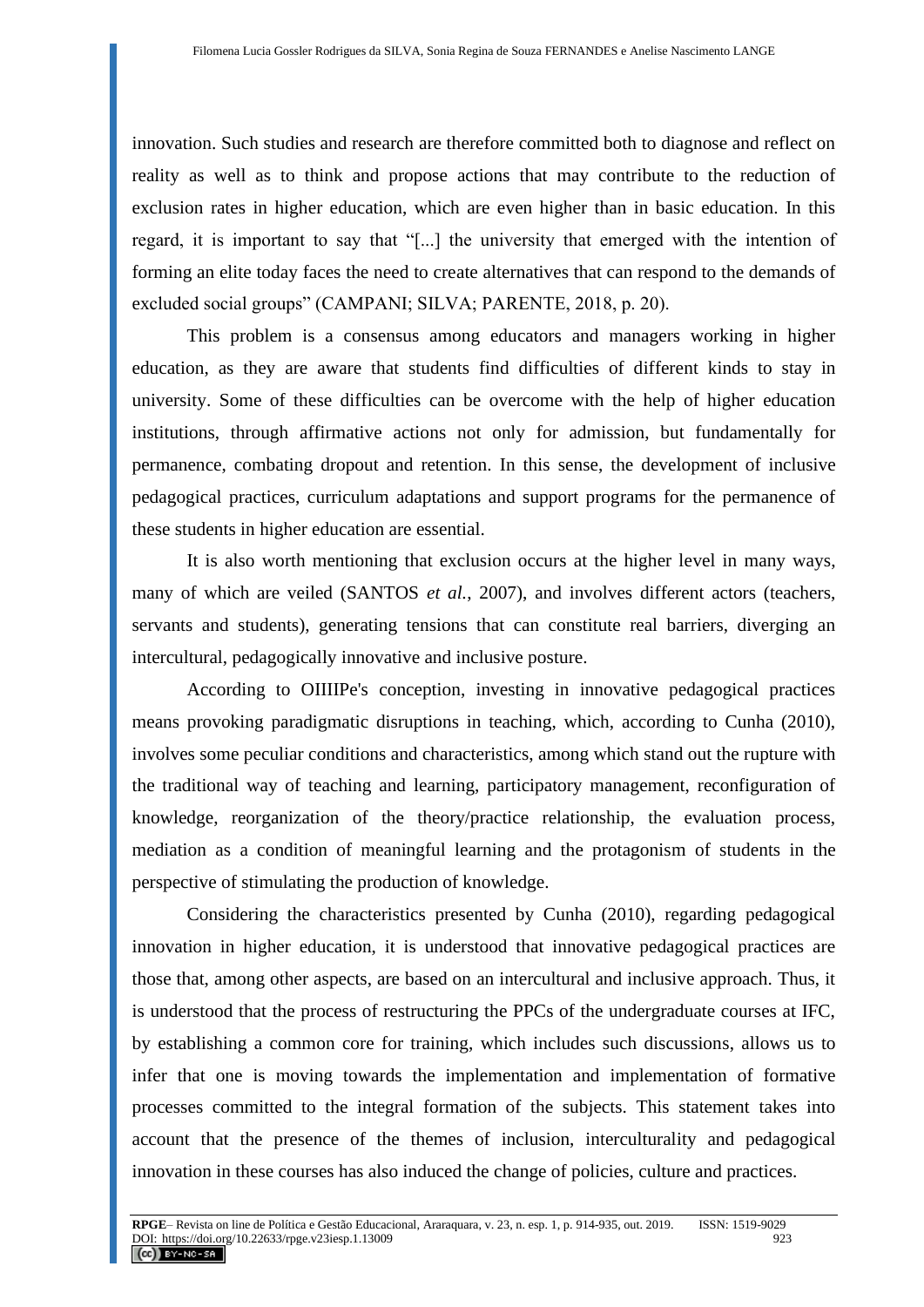The common core of the undergraduate degrees consists of the following curricular components (60 hours): Didactics; Diversity, Inclusion and Human Rights; Inclusive education; Education, Society and Work; Philosophy of education; Educational management; History of Education; Public Policies of Education; Educational psychology; Sociology of Education; and Educational and Curriculum Theories. In these curriculum components, we observed that the themes of inclusion, interculturality and pedagogical innovation are covered as follows:

| <b>Curricular components</b> | Menu items that indicate the direct presence of the themes of             |
|------------------------------|---------------------------------------------------------------------------|
|                              | inclusion, interculturality and pedagogical innovation                    |
|                              | Education, Ethics and Human Rights: Education as a fundamental right.     |
|                              | Human rights and citizenship formation. The construction of an            |
| Diversity, Inclusion and     | education for the respect and understanding of alterities. Diversity:     |
| Human Rights                 | prejudice, discrimination and educational practice; school, violence and  |
|                              | safety nets; diversity and difference. Ethnic-racial, indigenous and      |
|                              | quilombola relations. Inclusive Intercultural Education and Legislation.  |
|                              | Inclusive Education: historical contextualization, legal foundations and  |
|                              | conceptions. The democratization of access to the regular school system.  |
|                              | Special Education and the historical and legal foundation. Target         |
| Inclusive education          | audience of specialized educational assistance. Fundamentals and          |
|                              | pedagogical resources for inclusion: accessibility, assistive technology, |
|                              | universal design and curriculum adaptations. Education and human          |
|                              | rights. Diversity, difference and education. Inclusive Intercultural      |
|                              | Education and educational practices.                                      |
| <b>Education History</b>     | History of education and gender, ethnic-racial, indigenous, quilombola    |
|                              | issues.                                                                   |
| Sociology of Education       | Education and social inequalities: gender, ethnic-racial, economic,       |
|                              | cultural. School, educational processes and social processes.             |
|                              | Educational theories, curriculum and transversal themes: environment,     |
| Educational<br>and           | ethnic-racial, indigenous and quilombola relations, ethics and human      |
| Curriculum Theories          | rights. Curricular organizations in the official documents. Curriculum    |
|                              | and culture.                                                              |

**Chart 1 -** Curriculum components and menu items of the common core of the IFC undergraduate courses that indicate the presence of the themes of inclusion, interculturality and pedagogical innovation

Source: created by the authors from the data made available by the Dean of Teaching.

It should also be noted that the Reading and Textual Production (30 or 60 hours, as defined by each course collegiate) and Brazilian Sign Language (Libras, Portuguese initials) (60 hours) subjects are compulsory components in all undergraduate courses, although they are part of the common core. The entire menu of Libras discipline is related to the themes of inclusion and interculturality, as can be observed: Deafness and language; Conceptions of oralism; Full communication and bilingualism of deaf education; Manual alphabet; The numbers and vocabulary of Libras; Bilingual teacher; Deaf culture and identity; Historical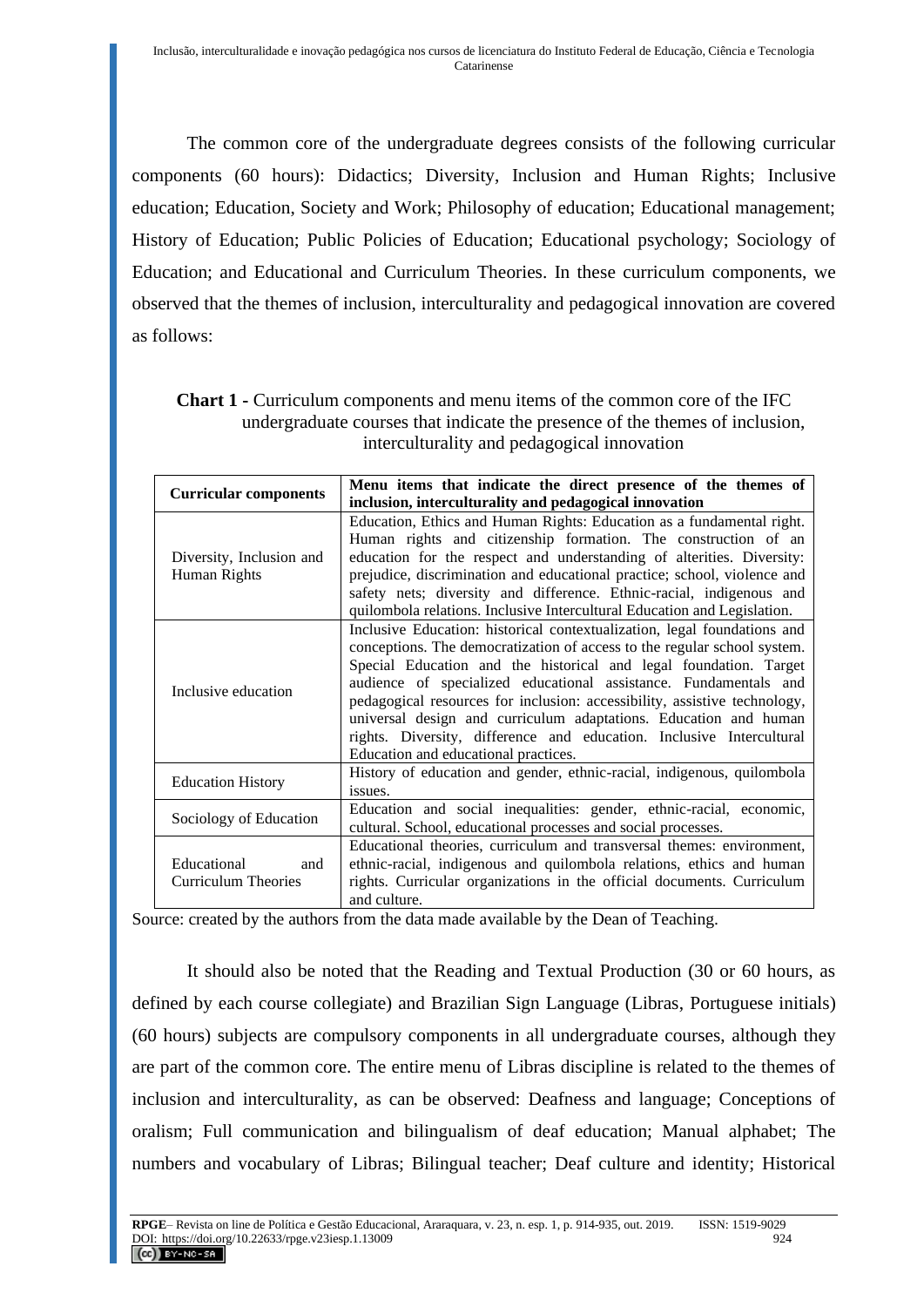aspects of deaf education; Libras Vocabulary; Interpreter in the classroom; Construction of deaf writing; and Linguistic Aspects of Libras.

In addition to these curriculum components (core and compulsory), it was observed in the documentary analysis that there are others that indicate the presence of discussions of the mentioned themes and are common in the courses offered in different campuses. This information was systematized in charts, as follows.

| Campuses that offer the course: Camboriú, Videira, Blumenau and Rio do Sul                                      |                                                                                                                                                                                                                                                                                                                                                                                                                                                                                                               |  |
|-----------------------------------------------------------------------------------------------------------------|---------------------------------------------------------------------------------------------------------------------------------------------------------------------------------------------------------------------------------------------------------------------------------------------------------------------------------------------------------------------------------------------------------------------------------------------------------------------------------------------------------------|--|
| <b>Curricular component</b>                                                                                     | <b>Menu Items</b>                                                                                                                                                                                                                                                                                                                                                                                                                                                                                             |  |
| Anthropology                                                                                                    | Anthropological interpretations of culture and society in Brazil.<br>Criticism of ethnocentrism and cultural relativism. Ethnicity-race,<br>social class and gender in the social constitution.                                                                                                                                                                                                                                                                                                               |  |
| Modalities<br>of<br><b>Basic</b><br><b>Education I</b>                                                          | Public policies and legislation in the Basic Education modalities<br>(Special Education, Rural Education, Quilombola Education and<br>Indigenous Education). Trajectory of Special Education, Rural<br>Education, Quilombola Education and Indigenous Education in<br>Brazil. Specificities of teaching in the modalities of Basic<br>Education (Special Education, Rural Education, Quilombola<br>Education and Indigenous Education).                                                                       |  |
| Modalities<br>of<br><b>Basic</b><br><b>Education II</b>                                                         | Public policies and legislation in the Basic Education modalities<br>(EJA and Technological Professional Education). Trajectory of<br>Youth and Adult Education (EJA, Portuguese initials) and<br>Technological Professional Education in Brazil. Specificities of<br>teaching in the modalities of Basic Education (EJA and Vocational<br>Education).                                                                                                                                                        |  |
| Pedagogy<br>and<br>teaching<br>profession                                                                       | Pedagogical praxis and scientific making. Education of the<br>pedagogue and the professional field: historical context and the<br>social, ethical and political role.                                                                                                                                                                                                                                                                                                                                         |  |
| Research<br>and<br>Educational<br>Processes: I, II, III, IV, V, VI,<br>VII, VIII                                | This curricular component transverse the whole course. In the<br>regulation of the structure and functioning of the curriculum<br>component and the course itself, it is observed that its intentionality<br>is teaching with research, aiming to train pedagogues for and in the<br>most diverse possibilities of acting able to investigate reality and<br>seek solutions to situations/problems they will face. This exercise is<br>already done during the course and culminates in a Completion<br>Work. |  |
| Information<br>and<br><b>Communication Technologies</b><br>in Education                                         | Theoretical-practical and critical study of computing resources for<br>education (internet, multimedia, applications, educational software,<br>and communication technologies<br>$etc.$ ).<br>Information<br>as<br>a<br>technological resource in the teaching-learning process.                                                                                                                                                                                                                              |  |
| Supervised internship<br>I e II – Child education<br>III e IV- Early<br>Years<br>of<br><b>Elementary School</b> | Considering the characteristic of the curricular components, whose<br>main purpose is the insertion of the student in the school, it is<br>understood that they have a direct relation with the discussions of<br>the inclusion, interculturality and pedagogical innovation themes.                                                                                                                                                                                                                          |  |

**Chart 2 –** Pedagogy Degree Course

Source: created by the authors from the data made available by the Dean of Teaching.

Regarding the Pedagogy Degree courses, it is observed that, in all its offer campuses, there are at least 23 curriculum components that contemplate the discussions of inclusion, interculturality and pedagogical innovation, as we can see in Charts 1 and 2.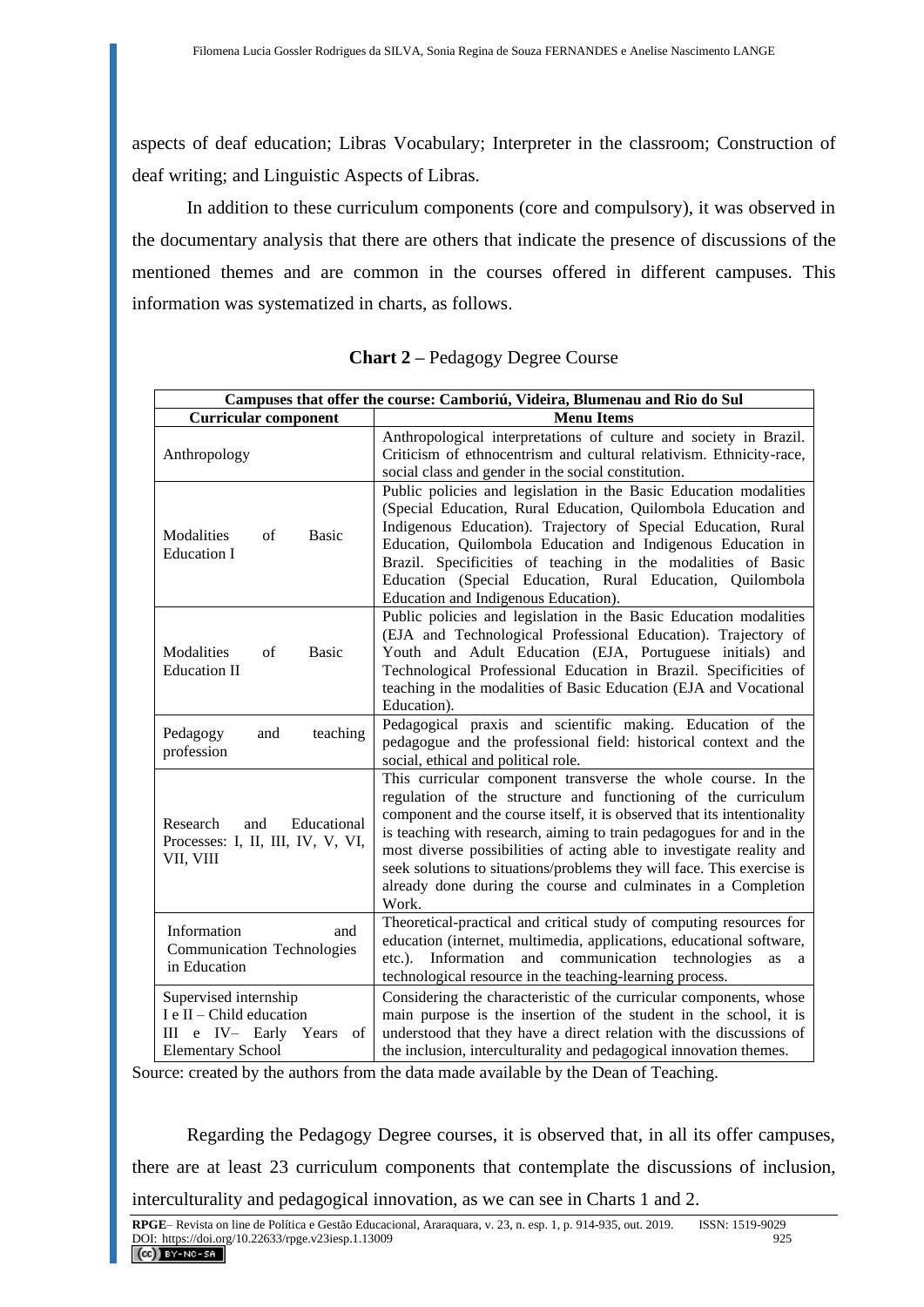| Campuses offering the course: Camboriú, Concórdia, Rio do Sul and Sombrio |                                                                                                                                                                                                                                                                                                                                                                                                                 |
|---------------------------------------------------------------------------|-----------------------------------------------------------------------------------------------------------------------------------------------------------------------------------------------------------------------------------------------------------------------------------------------------------------------------------------------------------------------------------------------------------------|
| <b>Curricular</b><br>Component                                            | <b>Menu</b> itens                                                                                                                                                                                                                                                                                                                                                                                               |
| internship<br>Supervised<br>I, II, III, IV                                | Considering the characteristic of the curricular components, whose main<br>purpose is the insertion of the student in the school, it is understood that they<br>have a direct relation with the discussions of the inclusion, interculturality<br>and pedagogical innovation themes.                                                                                                                            |
| Research<br>and<br>Educational Processes<br>I, II, III, IV                | This curricular component is offered in the first four semesters of the<br>Mathematics Degree Course. According to the regulation of the structure<br>and operation of this curricular component, it is observed that its<br>intentionality is teaching with research, aiming to train teachers able to<br>investigate the reality and seek solutions to the situations/problems they will<br>face in teaching. |
| Digital Technologies in<br><b>Mathematics Teaching</b>                    | Study of the historical movement of the dissemination and insertion of<br>Technologies in Education and Mathematical Education. Phases of Digital<br>Technologies in Mathematical Education. Digital culture. Internet and<br>education. Virtual Learning Environments. Virtual Learning Objects.<br>Software in Mathematics Teaching.                                                                          |

#### **Chart 3 -** Mathematics Degree Course

Source: created by the authors from the data made available by the Dean of Teaching.

## **Chart 4 -** Physics Degree Course

| Campuses offering the course: Concórdia and Rio do Sul     |                                                                                                                                                                                                                                                                                                                                                                                                            |
|------------------------------------------------------------|------------------------------------------------------------------------------------------------------------------------------------------------------------------------------------------------------------------------------------------------------------------------------------------------------------------------------------------------------------------------------------------------------------|
| <b>Curricular</b><br>component                             | <b>Menu</b> Itens                                                                                                                                                                                                                                                                                                                                                                                          |
| internship<br>Supervised<br>$I, II$ e $III$                | Considering the characteristic of the curricular components, whose main<br>purpose is the insertion of the student in the school, it is understood that they<br>have a direct relation with the discussions of the inclusion, interculturality<br>and pedagogical innovation themes.                                                                                                                       |
| Physics<br>teaching<br>methodology                         | Theoretical and practical knowledge of methodologies, based on teaching<br>and learning theories, the history of philosophy of science, curricular<br>theories, innovative experimental practices and in the approach Science,<br>Technology and Society.                                                                                                                                                  |
| Research<br>and<br>Educational Processes<br>I, II, III, IV | This curricular component is offered in the first four semesters of the<br>Physics Degree course. According to the regulation of the structure and<br>operation of this curricular component, it is observed that its intentionality is<br>teaching with research, aiming to train teachers able to investigate the reality<br>and seek solutions to the situations / problems they will face in teaching. |
| Technologies<br>for  <br><b>Teaching Physics</b>           | Information and Communication Technologies in Physics teaching:<br>theoretical foundation, planning of the use and implementation of different<br>means of communication and information in pedagogical practice.<br>Instructional design.                                                                                                                                                                 |

Source: created by the authors from the data made available by the Dean of Teaching.

#### **Chart 5 -** Chemistry Degree Course

| <b>Campuses offering the course: Araquari and Brusque</b> |                                                                                                                                                                                                                                                                                      |
|-----------------------------------------------------------|--------------------------------------------------------------------------------------------------------------------------------------------------------------------------------------------------------------------------------------------------------------------------------------|
| <b>Curricular</b><br>component                            | <b>Menu</b> Itens                                                                                                                                                                                                                                                                    |
| Supervised<br>internship<br>I, II, III, IV                | Considering the characteristic of the curricular components, whose main<br>purpose is the insertion of the student in the school, it is understood that they<br>have a direct relation with the discussions of the inclusion, interculturality<br>and pedagogical innovation themes. |
| Information<br>and                                        | Scientific and technological literacy. Educational technology. Instructional                                                                                                                                                                                                         |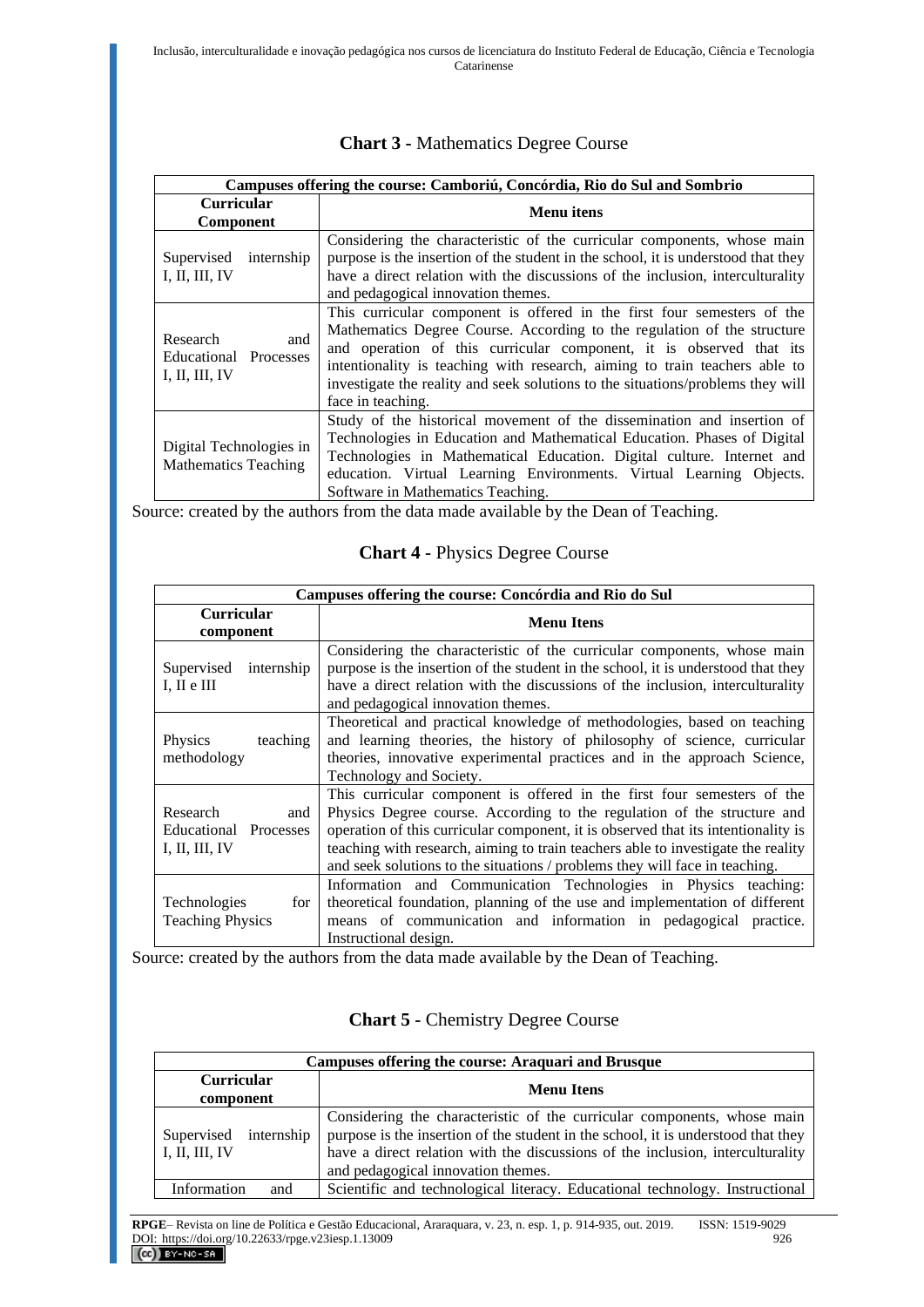| Communication            | Design. The use of Information and Communication Technologies (ICT) in            |
|--------------------------|-----------------------------------------------------------------------------------|
| Technologies<br>in       | the teaching-learning process. Implications of ICT use in education.              |
| Education                | Historical view of ICT in Education. Integration of different technologies in     |
|                          | the teaching process. Theories and learning strategies. Knowledge building        |
|                          | through the use of ICT.                                                           |
|                          | This curricular component is offered in the first four semesters of the           |
| Research<br>and          | Chemistry degree course. According to the regulation of the structure and         |
| Educational<br>Processes | operation of this curricular component, it is observed that its intentionality is |
| I, II, III, IV           | teaching with research, aiming to train teachers able to investigate the reality  |
|                          | and seek solutions to the situations / problems they will face in teaching.       |

Source: created by the authors from the data made available by the Dean of Teaching.

Regarding the Mathematics and Physics Degree courses, it is observed that, in all its offer campuses, there are at least 14 curricular components that contemplate the discussions of inclusion, interculturality and pedagogical innovation (charts 1, 3 and 4). In the Chemistry Degree, offered at the Brusque and Araquari campuses, we have 13 curriculum components that address the mentioned themes (charts 1 and 5).

| <b>Campus offering the course: Araquari</b>                       |                                                                                                                                                                                                                                                                                                                                                                                                                                                                                                                                                                                                                                                                                                                                                                                                     |
|-------------------------------------------------------------------|-----------------------------------------------------------------------------------------------------------------------------------------------------------------------------------------------------------------------------------------------------------------------------------------------------------------------------------------------------------------------------------------------------------------------------------------------------------------------------------------------------------------------------------------------------------------------------------------------------------------------------------------------------------------------------------------------------------------------------------------------------------------------------------------------------|
| <b>Curricular component</b>                                       | <b>Menu</b> itens                                                                                                                                                                                                                                                                                                                                                                                                                                                                                                                                                                                                                                                                                                                                                                                   |
| Research<br>and<br>Educational Processes I,<br>II, III, IV        | This curricular component is offered in the first four semesters of the<br>degree course in Agricultural Sciences. According to the regulation of the<br>structure and operation of this curricular component, it is observed that its<br>intentionality is teaching with research, aiming to train teachers able to<br>investigate the reality and seek solutions to the situations/problems they<br>will face in teaching.                                                                                                                                                                                                                                                                                                                                                                        |
| Didactics of Agricultural<br><b>Sciences Teaching</b>             | Discussions about the necessary methods for the didactic development of<br>the Professional graduated in Agrarian Sciences aiming at the technical-<br>pedagogical qualification, to be applied in teaching, research and<br>extension, in formal and informal environments, providing the necessary<br>experiences for the theoretical and practical dialogue, in the perception of<br>rural education, for traditional communities, rural family schools, in<br>agricultural and environmental education of elementary and high school<br>and in teaching in higher education institutions. Analysis of technical-<br>pedagogical discourse for technical and vocational training in the field of<br>agrarian sciences, considering multicultural, social, environmental and<br>economic aspects. |
| Supervised internship I,<br>II, III e IV                          | Considering the characteristic of the curricular components, whose main<br>purpose is the insertion of the student in the school, it is understood that<br>they have a direct relation with the discussions of the inclusion,<br>interculturality and pedagogical innovation themes.                                                                                                                                                                                                                                                                                                                                                                                                                                                                                                                |
| Rural extension                                                   | Approaches to teaching rural extension. History, concepts and objectives<br>of rural community construction and development. Planning and actions<br>based on participatory methodology. Educational processes aimed at<br>learning and applying extension techniques in the face of sociocultural<br>diversity. Research and rural extension towards the modernization of the<br>countryside. Case studies on rural extension and rural development:<br>practical applications.                                                                                                                                                                                                                                                                                                                    |
| Societies<br>and<br>Subjectivities<br>in<br><b>Rural Contexts</b> | Formation and development of the Brazilian rural society. Social relations<br>in the countryside and interactions between rural and urban. Poverty,<br>exclusion and relevance of human capital in the rural world. Visibility and<br>interventions focused on teaching, research and extension in a field not                                                                                                                                                                                                                                                                                                                                                                                                                                                                                      |

#### **Chart 6 -** Degree in Agricultural Sciences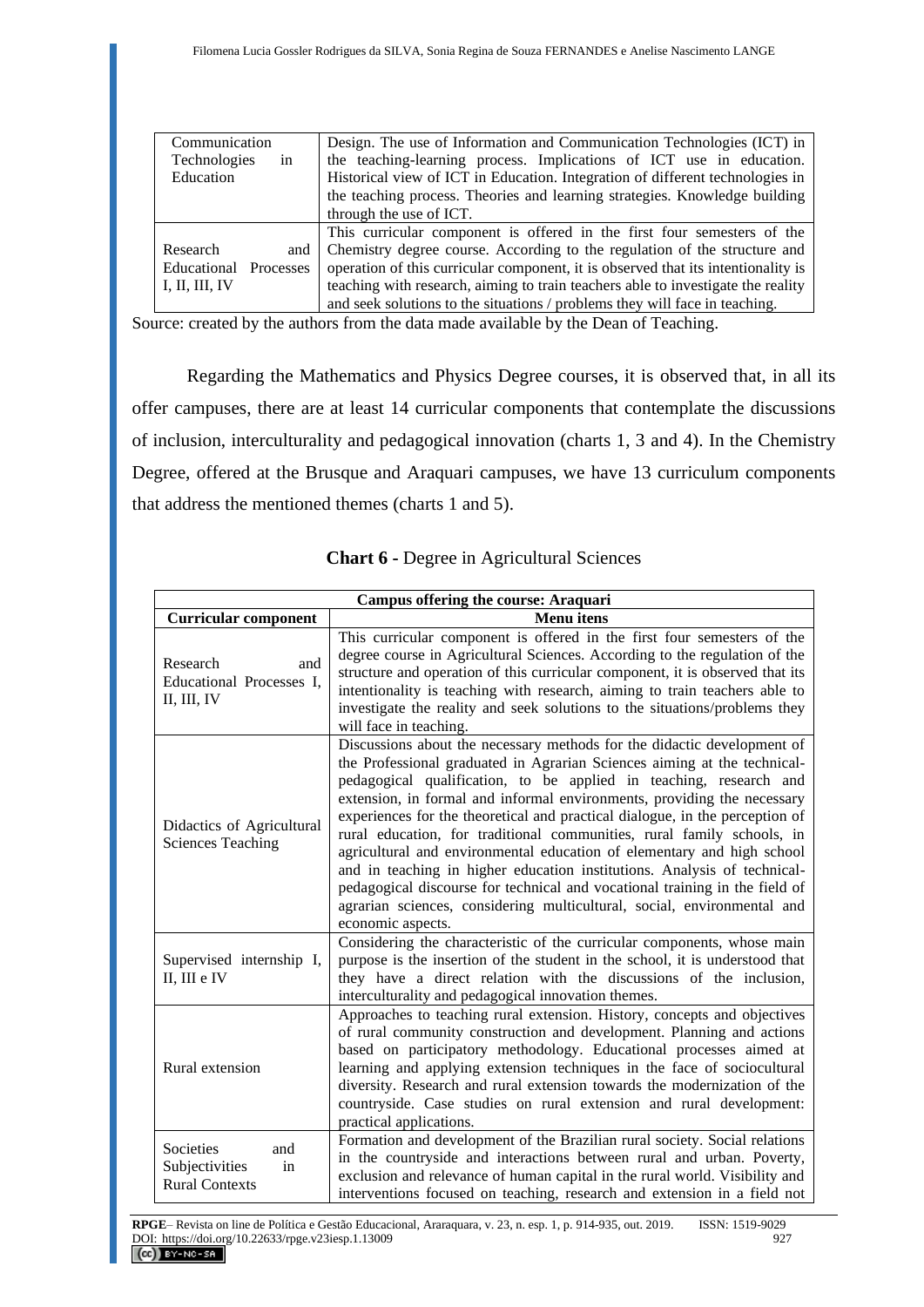| only as a business territory, but in a constant constructive process of social |
|--------------------------------------------------------------------------------|
| relations. Subjectivity and education in rural society.                        |

Source: created by the authors from the data made available by the Dean of Teaching.

Regarding the degree courses in Agricultural Sciences, it is observed that, in all its offer campuses, there are at least 16 curriculum components that include the discussions of inclusion, interculturality and pedagogical innovation (charts 1 and 6).

| <b>Offering campus: Abelardo Luz</b>                 |                                                                                                                                                                                                                                                                                                                                                                                                                                                |
|------------------------------------------------------|------------------------------------------------------------------------------------------------------------------------------------------------------------------------------------------------------------------------------------------------------------------------------------------------------------------------------------------------------------------------------------------------------------------------------------------------|
| <b>Curricular component</b>                          | <b>Menu</b> itens                                                                                                                                                                                                                                                                                                                                                                                                                              |
| Anthropology                                         | The constitution of anthropology as a discipline and its field of study.<br>Anthropological interpretations of culture and society in Brazil.<br>Criticism of ethnocentrism and cultural relativism. Ethnicity-race, social<br>class and gender in the social constitution. Anthropological studies on<br>education and school in Brazil. Family/child/childhood conceptions as<br>historical/social construction and their role in Education. |
| <b>Integrator Seminar I</b>                          | Course Pedagogical Project study. Survey and characterization of<br>insertion spaces (school and community). Planning and guidance for<br>insertion processes and systematic studies.                                                                                                                                                                                                                                                          |
| <b>Integrator Seminar II</b>                         | Study of intervention method and grassroots work in peasant<br>communities and school insertion processes.<br>Establishment of<br>relationships between the different disciplines of the course and research<br>processes of the school and non-school reality, in their sociopedagogical<br>aspects. Synthesis elaboration and planning about the insertion process<br>in the school and in the community.                                    |
| <b>Integrator Seminar III</b>                        | Construction of analyzes and syntheses from the problematization of<br>issues worked in different course disciplines and reality investigation<br>processes, in their sociopedagogical aspects. Development of discussion<br>strategies and demands surveys in insertion spaces, at school and in the<br>community. Realization of oriented insertion processes.                                                                               |
| <b>Integrator Seminar IV</b>                         | Organization of syntheses based on issues worked in different course<br>disciplines and reality investigation processes, in their sociopedagogical<br>aspects. Guidance for organizing data collected in the community and at<br>school.                                                                                                                                                                                                       |
| <b>Integrator Seminar V</b>                          | Construction of analytical processes on issues worked in different course<br>disciplines and reality research processes, in their sociopedagogical<br>aspects. Planning and guidance for school and community insertion<br>processes and for systematic studies. Conducting oriented insertion<br>processes in the community and at school.                                                                                                    |
| <b>Integrator Seminar VI</b>                         | Construction of analyzes and syntheses from the problematization of<br>issues worked in different course disciplines and reality investigation<br>processes, in their sociopedagogical aspects. Research on school and<br>community educational processes.                                                                                                                                                                                     |
| <b>Integrator Seminar VII</b>                        | Construction of analyzes and syntheses from the problematization of<br>issues worked in different course disciplines and reality investigation<br>processes, in their sociopedagogical aspects. Research on school and<br>community educational processes.                                                                                                                                                                                     |
| <b>Integrator Seminar VIII</b>                       | Organization of the results obtained in the insertion processes in the<br>school and in the community.                                                                                                                                                                                                                                                                                                                                         |
| Pedagogy<br>and Teaching<br>Profession               | Pedagogical praxis and the scientific doing. Education of the pedagogue<br>and the professional field: historical context and the social, ethical and<br>political role.                                                                                                                                                                                                                                                                       |
| Research and Educational<br>Processes I, II, III, IV | Considering the characteristic of the curricular components, whose main<br>purpose is the insertion of the student in the school, it is understood that                                                                                                                                                                                                                                                                                        |

**Chart 7 -** Degree in Pedagogy with emphasis on Rural Education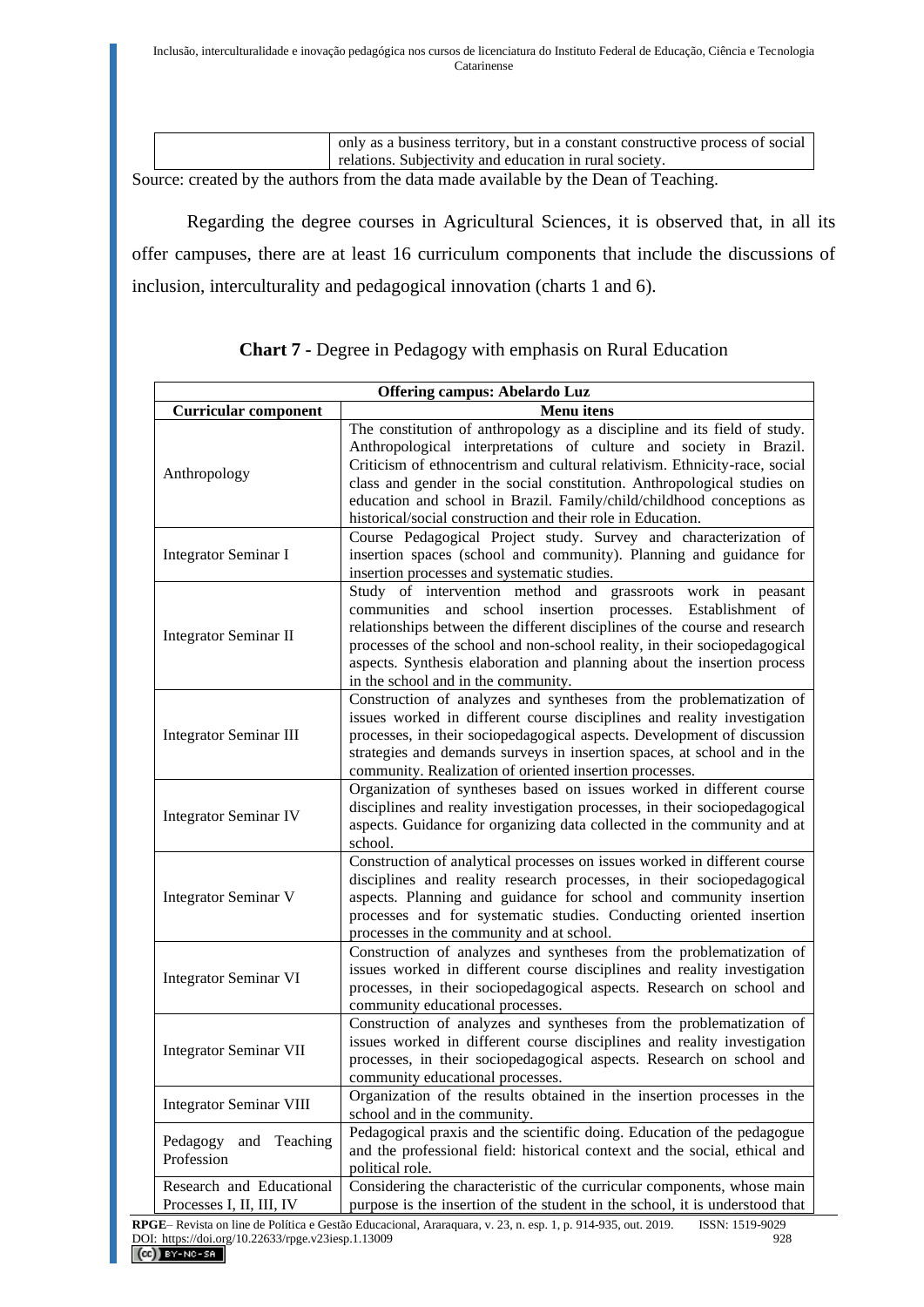|                                                                                                                                                                                                        | they have a direct relation with the discussions of the inclusion,<br>interculturality and pedagogical innovation themes.                                                                                                                                                                                                                                                                                                           |
|--------------------------------------------------------------------------------------------------------------------------------------------------------------------------------------------------------|-------------------------------------------------------------------------------------------------------------------------------------------------------------------------------------------------------------------------------------------------------------------------------------------------------------------------------------------------------------------------------------------------------------------------------------|
| Education<br>Rural<br>III:                                                                                                                                                                             | Origin of social movements and social movements of the countryside.                                                                                                                                                                                                                                                                                                                                                                 |
| <b>History of Rural Education</b>                                                                                                                                                                      | Education experiences of social movements. Field Education. Rural                                                                                                                                                                                                                                                                                                                                                                   |
| and Social Movements                                                                                                                                                                                   | education. Popular education. Fundamentals of Rural Education.                                                                                                                                                                                                                                                                                                                                                                      |
| Digital Information<br>and<br>Communication<br>Technologies                                                                                                                                            | Educational technology. Audiovisual Resources. Print.<br>Internet.<br>Educational software. Computer Workshops.                                                                                                                                                                                                                                                                                                                     |
| Management<br>in<br>non-<br>school spaces                                                                                                                                                              | Development of the concept of the role of the pedagogue in the<br>organization of pedagogical work in formative and organizational<br>spaces, in rural communities and in the organization of non-formal<br>educational processes. Establishment of conceptual relations between<br>Popular Education, Rural Education and formation. The discussion of<br>Social Pedagogy and its educational function in non-school institutions. |
| Youth<br>Adult<br>and<br>Education                                                                                                                                                                     | Historical trajectory of Youth and Adult Education (EJA). Theory and<br>practice in EJA. Curricular and evaluative practices in EJA. Specificities<br>of EJA students.                                                                                                                                                                                                                                                              |
| Supervised Internships:<br>I: Child education<br>II: School management<br>Early Years<br>III:<br>of<br><b>Elementary School</b><br>Educational<br>IV:<br>Management<br>in<br>rural<br>community spaces | Considering the characteristic of the curricular components, whose main<br>purpose is the insertion of the student in the school, it is understood that<br>they have a direct relation with the discussions of the inclusion,<br>interculturality and pedagogical innovation themes.                                                                                                                                                |

Source: created by the authors from the data made available at IFC- Campus Abelardo Luz site.

Regarding the degree course in Pedagogy with emphasis on Rural Education, offered at Abelardo Luz Campus, it is observed that there are at least 26 curriculum components that include the discussions of inclusion, interculturality and pedagogical innovation.

The data collected and presented in this text allow us to infer that in all IFC undergraduate courses, the discussion of inclusion, interculturality and pedagogical innovation is present, to a greater or lesser extent. It can be seen from the data that the Pedagogy Course with emphasis on Rural Education stands out in these discussions, followed by Pedagogy and Agricultural Sciences.

It is also understood that the establishment of a common core to the curricular components of Libras and Research and Educational Processes for undergraduate degrees can be considered an advance towards a training that aims at the full formation of undergraduates. A formation that goes beyond the idea of mastery of science and technique, but involves all dimensions of human life, including ethics, aesthetics, understanding of social, cultural, political, economic and educational contexts.

Regarding this mapping, it should be mentioned that an inclusive, intercultural and pedagogically innovative education is not reduced to the curricular matrices of the courses and their menus. However, without explicitly defining the elements that make up student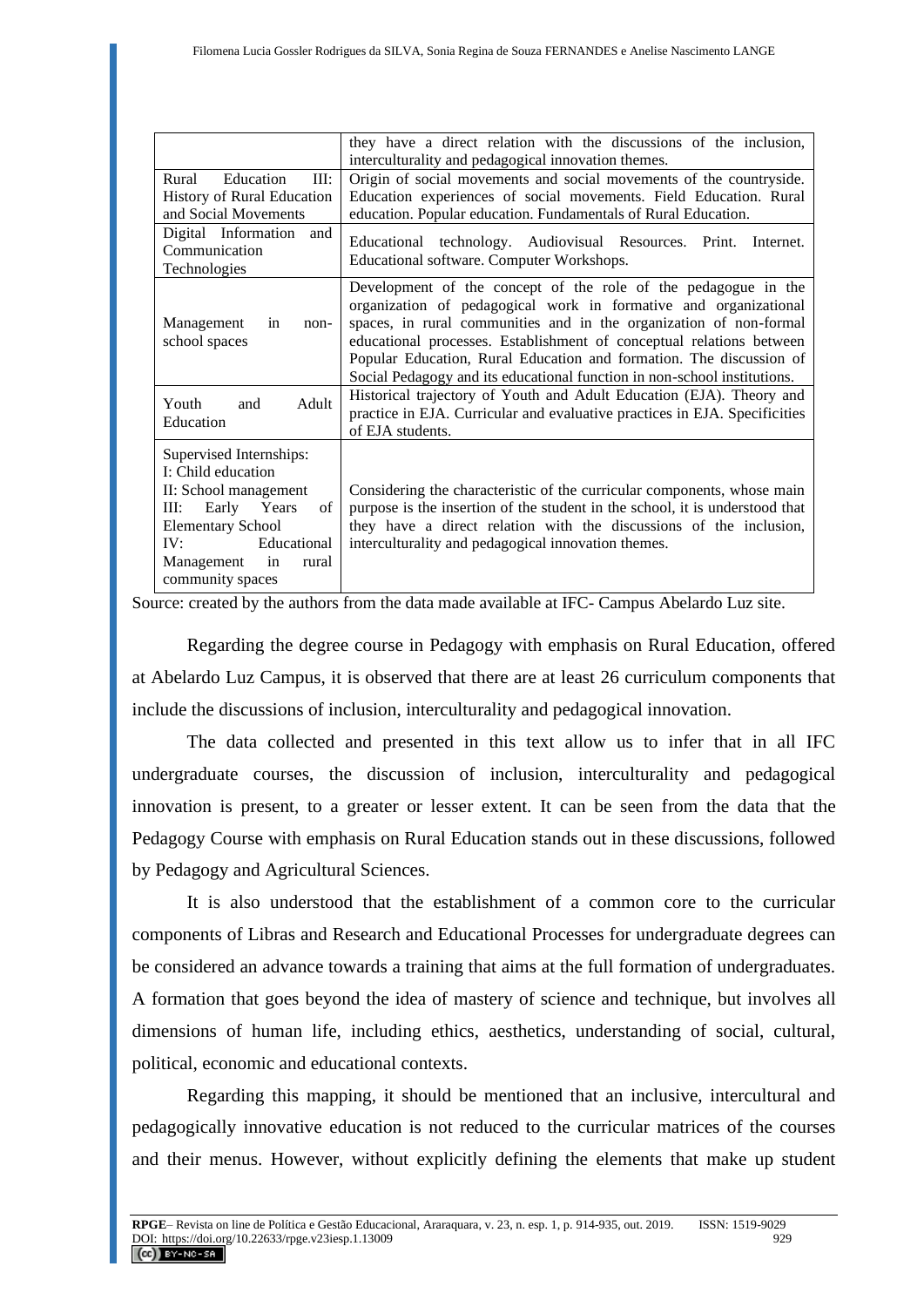education, it will be impossible to institute changes in the conceptions and practices - of both trainers and students who will be future teachers of basic education.

In spite of the objectives of the undergraduate courses, it appears briefly that among them there is in common the purpose of training emancipated educators, whose professional practice occurs in the critical perspective, articulated with innovation, interculturality and inclusion.

Regarding the profiles of the graduates of the IFC undergraduate courses, it should be noted that by the end of the course, they should have developed pedagogical, socio-political, technical-scientific knowledge and the specifics to their areas of expertise. In addition, there is an indication that the egress should have a profile of critical-reflective researcher teacher, qualified to act in teaching and research, in the organization and management of educational projects and in the production and dissemination of knowledge, in various areas of education.

# **Final considerations**

At the end of this article, after an intense work of reading the pedagogical projects of IFC's undergraduate courses and the theoretical productions of OIIIIPe researchers, it is concluded that the institutional and interinstitutional dialogue, in a constant movement of action-reflection has contributed significantly to advancing the construction of curricula, cultures and practices committed to those historically subordinated.

From this understanding, which has been provoking reflections and, to some extent, discomfort among those involved in the educational process, comes the perception that breaking with policies and practices that reinforce prejudice and injustice is a path without return when the purpose is the formation students and the search for a fairer society. This is the way, this is the fight, this is what moves us.

Finally, it is important to mention that the challenge to be overcome is precisely to transform political texts into cultures and pedagogical practices aimed at the integral formation of students. Thus, as mentioned by Paulo Freire (1996), the effort is to close the distance between discourse and practice, that is, between what we write or defend and what we actually do. Hence the importance of understanding that it is not enough to include in the PPCs the themes of inclusive, intercultural education and pedagogical innovation. This in itself does not guarantee that practices effectively represent these conceptions; Above all, it is important to make an ethical and political commitment to put into action what we write and verbalize.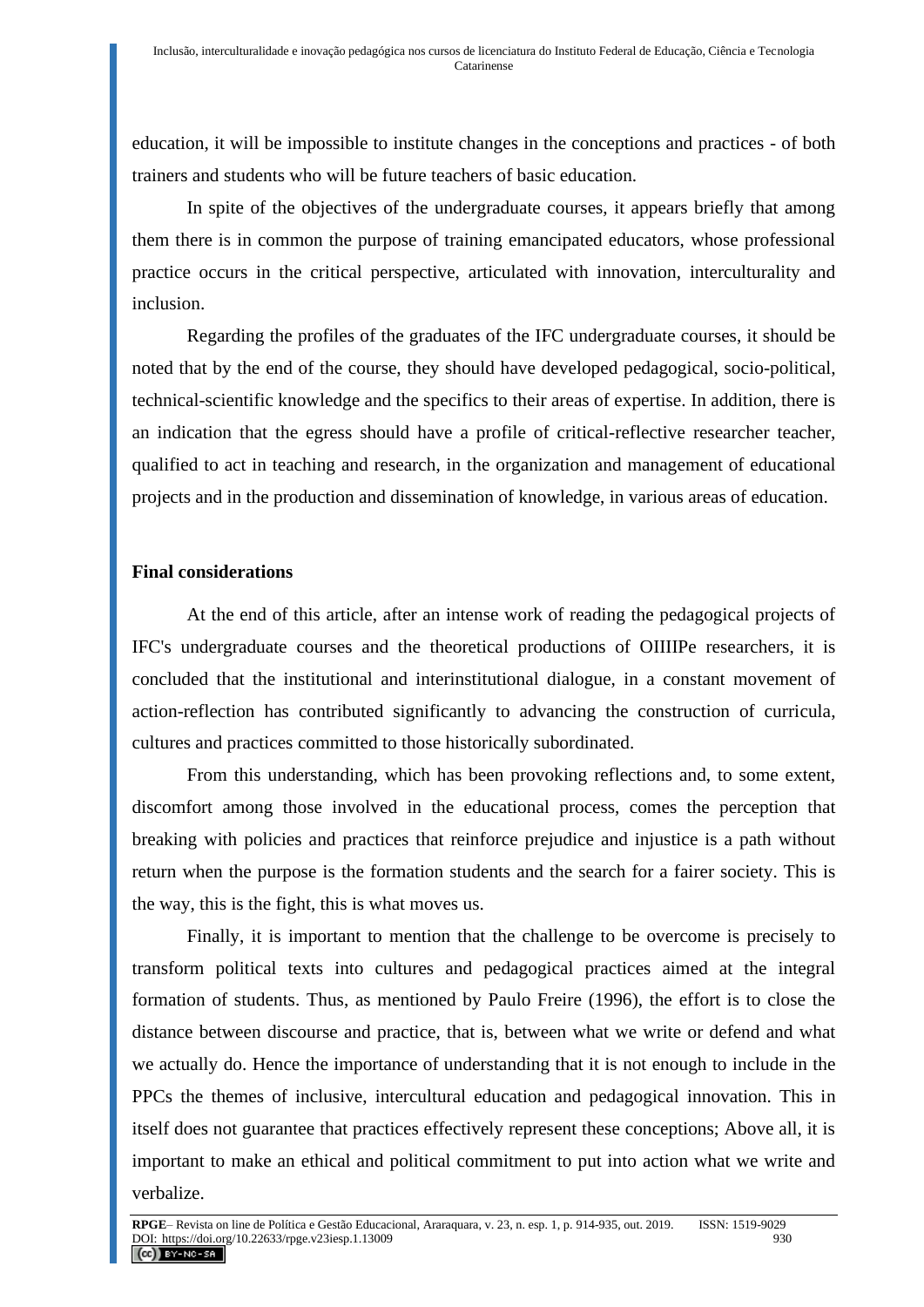**ACKNOWLEDGMENTS:** We thank the Federal Institute of Education, Science and Technology, which funded this research.

# **REFERENCES**

ALMEIDA, M. S. N. C. *et al*. Acessibilidade e permanência no Ensino Superior: uma análise sobre inclusão, interculturalidade e inovação pedagógica na UERJ e na UFRJ. **Revista Educação e Fronteiras On-Line,** Dourados/MS, v. 8, n. 22, p. 147-596, jan./abr. 2018. Disponível em: https://bit.ly/32ghhKO. Acesso em: 20 jan. 2019.

BRASIL. Ministério da Educação. **Acordo de metas e compromissos.** 2008. Disponível em: http://ifc.edu.br/wp-content/uploads/2014/10/MEC-SETEC-ACORDO-DE-METAS-E-COMPROMISSOS.pdf. Acesso em: 20 jun. 2019.

CAMPANI, A.; SILVA, M. G.; PARENTE, P. M. M. Inovação pedagógica na universidade. **Revista Educação e Fronteiras On-Line,** Dourados/MS, v. 8, n. 22, p. 18-34, jan./abr. 2018. Disponível em: https://bit.ly/32ghhKO. Acesso em: 20 dez. 2018.

CAPELLINI, V. L. M. F.; MACENA, J. O. A diversidade cultural na formação e atuação de professores. **Revista Educação e Fronteiras On-Line**, Dourados/MS, v. 8, n. 22, p. 160- 176, jan./abr. 2018. Disponível em: https://bit.ly/32ghhKO. Acesso em: 20 dez. 2018.

CUNHA, M. I. **O professor universitário na transição de paradigmas**. 3. ed. Araraquara: Junqueira & Marin editores, 2010.

DAMÁZIO, M. F. M. Educação especial na perspectiva inclusiva e o serviço do atendimento educacional especializado: da escola à universidade. **Revista Educação e Fronteiras On-Line**, Dourados/MS, v. 8, n. 22, p. 131-146, jan./abr. 2018. Disponível em: https://bit.ly/32ghhKO. Acesso em: 20 dez. 2018.

DAMÁZIO, M. F. M.; SANTOS, M. P. Retratos da Educação Superior – Inclusão, Interculturalidade e Inovação Pedagógica. **Revista Ibero-Americana de Estudos em Educação**, Araraquara, v. 13, n. esp. 2, p. 1226-1235, set. 2018. Disponível em https://bit.ly/2JoYGDF. Acesso em: 15 dez. 2018.

ESPEJO, J. C. [Formação de professores e inclusão educacional na Universidade Católica de](http://ojs.ufgd.edu.br/index.php/educacao/article/view/9047)  [Maule.](http://ojs.ufgd.edu.br/index.php/educacao/article/view/9047) **Revista Educação e Fronteiras On-Line**, Dourados/MS, v. 8, n. 22, p. 88-114, jan./abr. 2018. Disponível em: https://bit.ly/32ghhKO. Acesso em: 20 dez. 2018.

FINO, C. M. N. Investigação e inovação (em educação). *In*: FINO, C. M. N.; SOUSA, Jesus Maria (org.). **Pesquisar para mudar (a educação)**. Funchal: Universidade da Madeira CIE-Uma, 2011. p. 29-48. Disponível em: https://bit.ly/2JoAlxx. Acesso em: 22 jan. 2019.

FLEURI, R. M. **Educação para a diversidade e cidadania**: módulo 2. Florianópolis: UFSC, 2009.

FREIRE, P. **Pedagogia da autonomia**: saberes necessários à prática educativa. São Paulo: Paz e Terra, 1996. (Col. Leitura).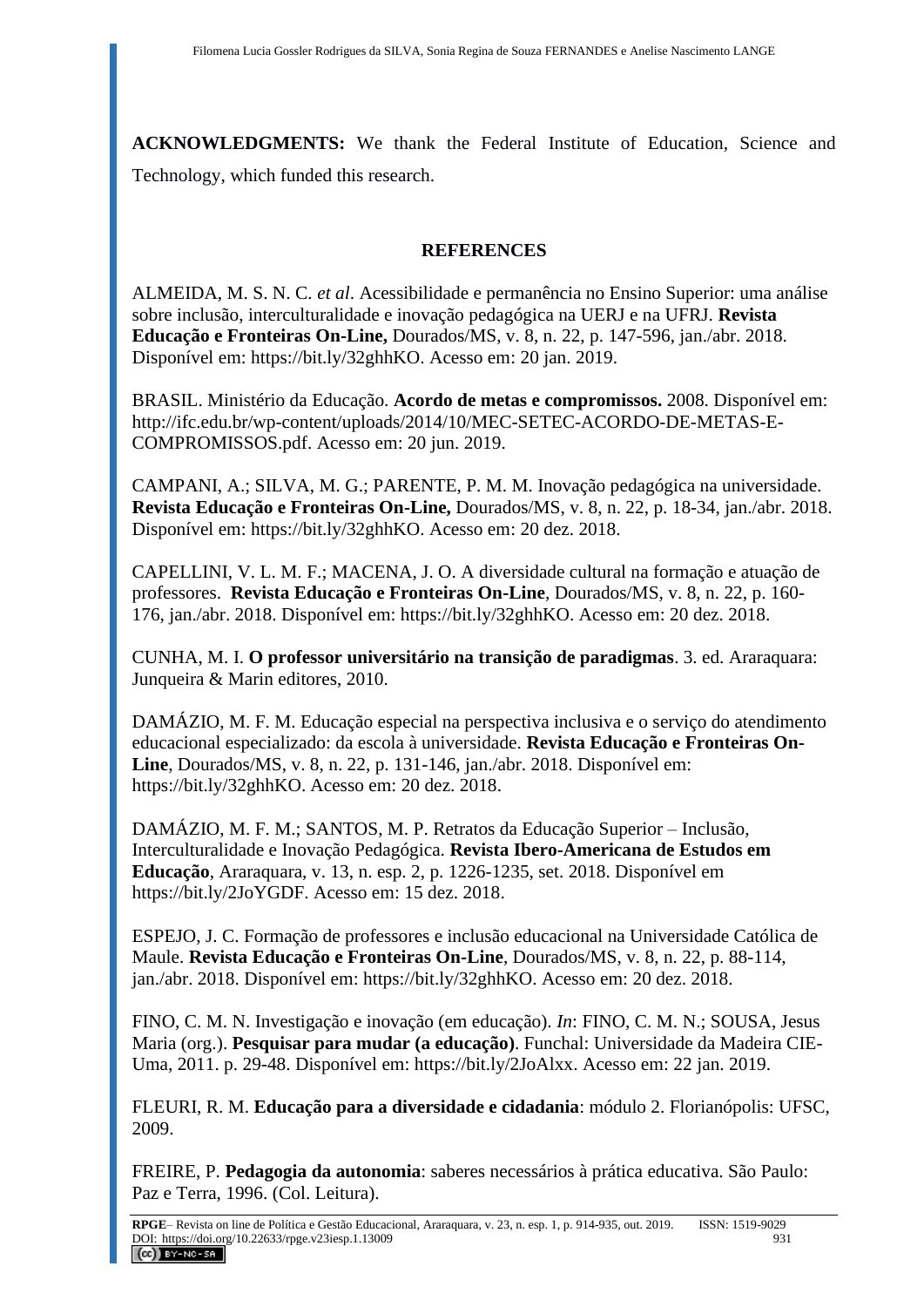FRANCO, M. A. M.; SILVA, M. M.; TORISU, E. M. Inclusão e inovação pedagógica: políticas e práticas de formação no Ensino Superior. **Revista Ibero-Americana de Estudos em Educação**, Araraquara, v. 13, n. esp. 2, p. 1320-1333, set. 2018. ISSN: 1982-5587. DOI: 10.21723/riaee.v13.nesp2.set2018.11646.

LUDWIG, A. C. W. **Fundamentos e prática de metodologia científica**. 3. ed. Rio de Janeiro: Vozes, 2015.

INSTITUTO FEDERAL CATARINENSE ABERLADO LUZ. **Projeto Pedagógico do Curso de Licenciatura em Pedagogia** – *Campus* Abelardo Luz. Aberlado Luz, 2017. Mimeo.

INSTITUTO FEDERAL CATARINENSE ARAQUARI. **Projeto Pedagógico do Curso de Licenciatura em Ciências Agrícolas** – *Campus* Araquari. Araquari, 2017a. Mimeo.

INSTITUTO FEDERAL CATARINENSE ARAQUARI. **Projeto Pedagógico do Curso de Licenciatura em Química** – *Campus* Araquari. Araquari, 2017b. Mimeo.

INSTITUTO FEDERAL CATARINENSE BLUMENAU. **Plano de Desenvolvimento Institucional**: 2014-2018. Blumenau, 2014. Mimeo.

INSTITUTO FEDERAL CATARINENSE BLUMENAU. **Projeto Pedagógico do Curso de Licenciatura em Pedagogia –** *Campus* Blumenau. Blumenau, 2017. Mimeo.

INSTITUTO FEDERAL CATARINENSE BRUSQUE. **Projeto Pedagógico do Curso de Licenciatura em Química** – *Campus* Brusque. Brusque, 2017. Mimeo.

INSTITUTO FEDERAL CATARINENSE CAMBORIÚ. **Projeto Pedagógico do Curso de Licenciatura em Matemática** – *Campus* Camboriú. Camboriú, 2017a. Mimeo.

INSTITUTO FEDERAL CATARINENSE CAMBORIÚ. **Projeto Pedagógico do Curso de Licenciatura em Pedagogia** – *Campus* Camboriú. Camboriú, 2017b. Mimeo.

INSTITUTO FEDERAL CATARINENSE CONCÓRDIA. **Projeto Pedagógico do Curso de Licenciatura em Matemática** – *Campus* Concórdia. Concórdia, 2017a. Mimeo.

INSTITUTO FEDERAL CATARINENSE CONCÓRDIA. **Projeto Pedagógico do Curso de Licenciatura em Física** - *Campus* Concórdia. Concórdia, 2017b. Mimeo.

INSTITUTO FEDERAL CATARINENSE RIO DO SUL. **Projeto Pedagógico do Curso de Licenciatura em Matemática** – *Campus* Rio do Sul. Rio do Sul, 2017a. Mimeo.

INSTITUTO FEDERAL CATARINENSE RIO DO SUL. **Projeto Pedagógico do Curso de Licenciatura em Física** – *Campus* Rio do Sul. Rio do Sul, 2017b. Mimeo.

INSTITUTO FEDERAL CATARINENSE SOMBRIO. **Projeto Pedagógico do Curso de Licenciatura em Matemática** – *Campus* Sombrio. Sombrio, 2017. Mimeo.

INSTITUTO FEDERAL CATARINENSE VIDEIRA. **Projeto Pedagógico do Curso de Licenciatura em Pedagogia** – *Campus* Videira. Videira, 2017. Mimeo.